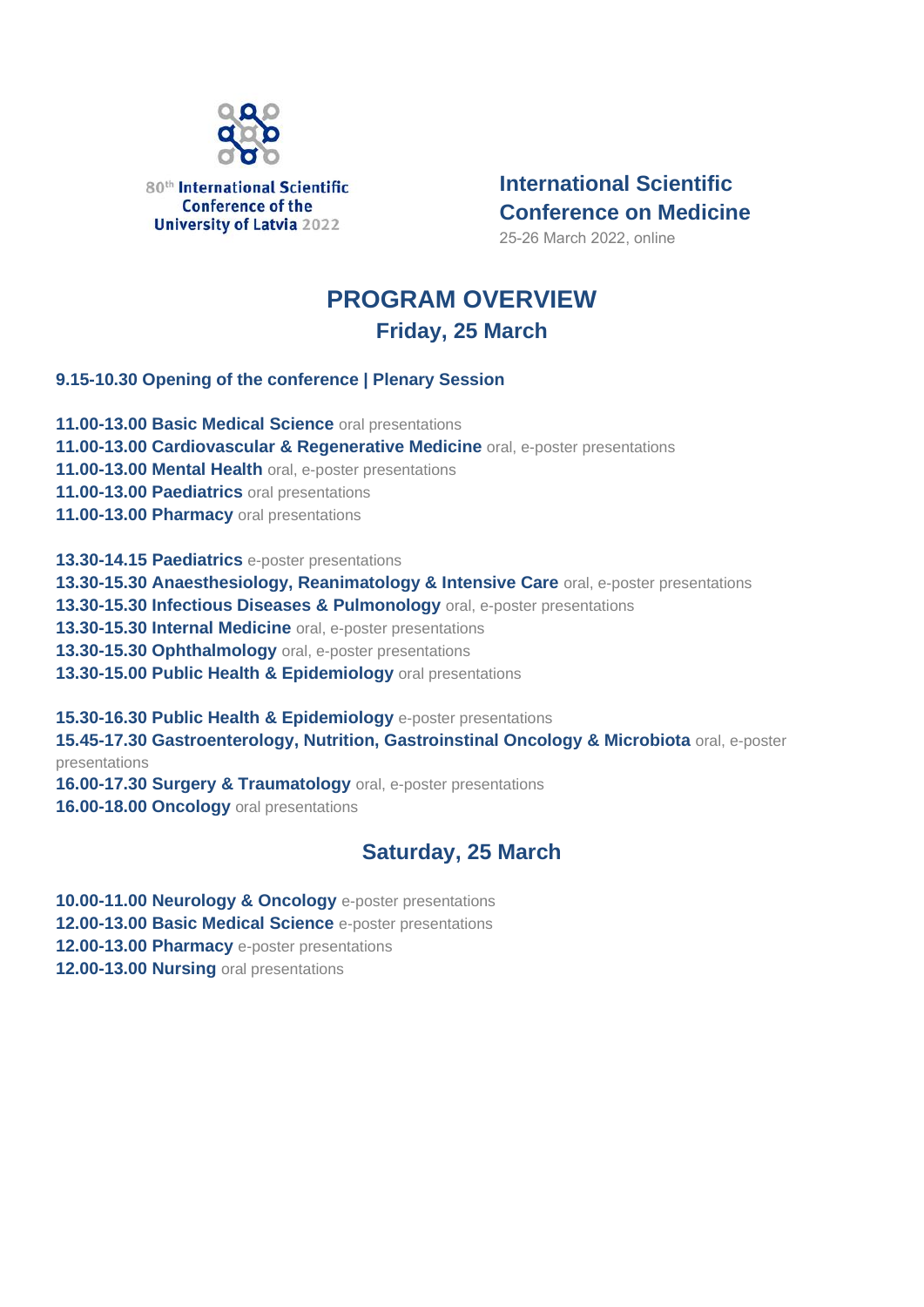

### **Basic Medical Science**

Friday, **25 March 2022, 11:00-13:00** EET, Riga time

#### **Session chairs: Immanuels Taivans, Nikolajs Sjakste**

| 11:00 Oral presentations<br>(each presentation = $7$ minutes + 3 minutes for discussion)                                                                              |                                                                                                                                                         |
|-----------------------------------------------------------------------------------------------------------------------------------------------------------------------|---------------------------------------------------------------------------------------------------------------------------------------------------------|
| Co-Culture Approaches with Organoids of the Human<br><b>Exocrine Pancreas</b>                                                                                         | Parfejevs Vadims, Goluba Karīna, Kunrade Līga,<br>Pleiko Kārlis, Jēkabsons Kaspars, Vilmanis Jānis,<br>Pčolkins Andrejs, Terjajevs Igors, Riekstiņa Una |
| Validation of the GC Vitamin D Binding Protein Gene<br>rs7041 and rs4588 Genetic Variations on the Association<br>with Bronchial Asthma in Latvians                   | Trapiņa IIva, Paramonova Natalia, Pļaviņa<br>Samanata, Rumba-Rozenfelde Ingrīda, Sjakste<br>Nikolajs                                                    |
| Meta- and Bioinformatics Analysis of GC Vitamin D Binding<br>Protein Gene Polymorphisms as Possible Molecular<br>Markers for Multiple Sclerosis in Latvian Population | Leonova Elina, Trapina Ilva, Plavina Samanta,<br>Paramonova Natalia                                                                                     |
| <b>Population Genetic Screening Reveals Congenital</b><br>Myotonia as the Most Frequent Neuromuscular Disorder in<br>Latvia                                           | Lāce Baiba, Stāvusis Jānis, Mičule Ieva, Ķēniņa<br>Viktorija, Strautmanis Jurģis, Zdanoviča Anna,<br>Kleina Elfa, Inashkina Inna                        |
| Citrulline, D-Lactate and Intestinal Fatty Acid Binding<br>Protein Levels in Rat Plasma Using Rat Mesenteric<br><b>Ischemia Model</b>                                 | Silavniece Marta, Makrecka-Kūka Marina, Bahire<br>Ksenija Lūcija, Jēkabsons Kaspars, Jansone Baiba,<br>Volrāts Olafs, Muceniece Ruta                    |
| CDKN2A/CEP9 Fluorescence in Situ Hybridization and<br>Expression of p16 and p53 in Patients with Oropharyngeal<br>Squamous Cell Carcinoma- Pilot Study                | Tatičeka Margarita, Nevidovska Kristīne, Sperga<br>Māris                                                                                                |
| The Effect of Electronic Cigarette Aerosol on Rat Testis                                                                                                              | Popova Tetiana, Gubina-Vakulik Galina                                                                                                                   |
| Phenotypic Diversity of Multidrug-Resistant Pseudomonas<br>Aeruginosa and Acinetobacter Baumannii                                                                     | Sproģe Dana, Lozda Daniela, Līduma Iveta                                                                                                                |
| Optimization of the 3-Dimensional Cell Culture Model of<br>Colon Adenocarcinoma                                                                                       | Michel Olga, Geneja Magdalena, Gołdyn Elżbieta<br>M., Gos Michalina, Rossowska Joanna                                                                   |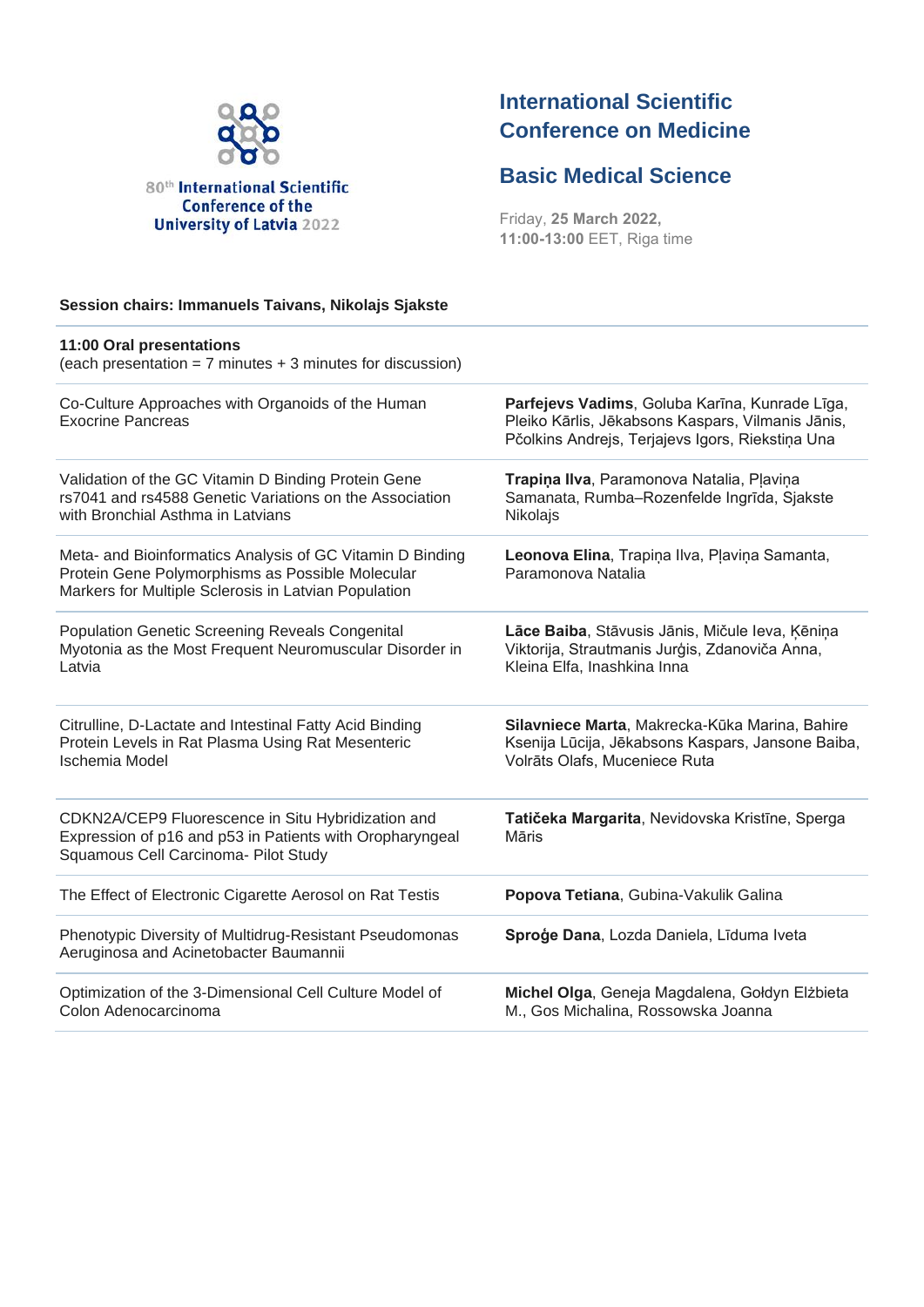

### **Cardiovascular and Regenerative Medicine**

Friday, **25 March 2022, 11:00-13:05** EET, Riga time

#### **Session chairs: Andrejs Ērglis, Gustavs Latkovskis**

| 11:00 Oral presentations<br>(each presentation = $7$ minutes + 3 minutes for discussion)                                                                                                    |                                                                                                                                                                                                                                                                               |  |
|---------------------------------------------------------------------------------------------------------------------------------------------------------------------------------------------|-------------------------------------------------------------------------------------------------------------------------------------------------------------------------------------------------------------------------------------------------------------------------------|--|
| Intrahospital Outcomes After True Coronary<br><b>Bifurcation Stenting</b>                                                                                                                   | Bolsteina Eva, Laduss Arnis, Camane Evija, Podolsky Ilya,<br>Erglis Andrejs, Trusinskis Karlis, Latkovskis Gustavs,<br>Sondore Dace, Narbute Inga, Dombrovska Kristine,<br>Dombrovskis Andis, Briede Ieva, Lismanis Aigars, Rudzitis<br>Ainars, Jegere Sanda, Kumsars Indulis |  |
| Characteristics of Lipoprotein(a) Levels in Patients<br>Included in the Latvian Registry of Familial<br>Hypercholesterolemia                                                                | Nesterovičs Georgijs, Šaripo Vita, Meiere Rūta, Tērauda<br>Elizabete, Krikščūne Annija, Skudriņa Gunda, Gilis Daiņus,<br>Ērglis Andrejs, Latkovskis Gustavs                                                                                                                   |  |
| Effect of Inclisiran on Lipid Profile at 3 Month<br>Follow-up: First Clinical Experience in Latvian<br>Center of Cardiology                                                                 | Trušinskis Kārlis, Kokina Baiba, Lapšovs Māris,<br>Karantajere Mairita, Knoka Evija, Caunīte Laima, Jēgere<br>Sanda, Narbute Inga, Mintāle Iveta, Roze Rūdolfs, Sondore<br>Dace, Kumsārs Indulis, Ērglis Andrejs                                                              |  |
| Sea Buckthorn Seed Oils as a Novel Omega 3<br>Source for Coronary Heart Disease Patients with<br><b>Residual Risk</b>                                                                       | Mintale Iveta, Erglis Kristaps, Zuzans Ralfs, Romanovska<br>Aija, Erglis Martins, Bajare Iveta, Dzerve Vilnis, Erglis<br>Andrejs                                                                                                                                              |  |
| Correlation of Inflammation, Lipidogram and<br>Haematological Readings in Chronic Heart Failure<br>Patients                                                                                 | Gujytė Greta, Mongirdienė Aušra, Laukaitienė Jolanta                                                                                                                                                                                                                          |  |
| Association of Mineralocorticoid Receptor Gene<br>nr3c2 Polymorphism rs4635799 with Acute<br>Myocardial Infarction                                                                          | Braukyliene Rima, Aldujeli Ali, Maciulevicius Laurynas,<br>Jankauskaite Darija, Jurenas Martynas, Unikas Ramunas,<br>Zabiela Vytautas, Baksyte Giedre, Gustiene Olivija,<br>Lesauskaite Vaiva, Simonyte Vaiva, Zaliaduonytė Diana                                             |  |
| How to Reduce the Residual Cardiovascular Risk:<br>Focus on Phytosterols                                                                                                                    | <b>Ērglis Kristaps</b> , Dzērve Vilnis, Romanovska Aija, Jēgere<br>Sanda, Mintāle Iveta, Kalviņš Ivars, Jakobsons Ēriks, Ērglis<br>Mārtiņš, Romanovska Beatrise Lūcija, Ērglis Andrejs                                                                                        |  |
| Comparison of Two Preparation Methods for<br>Platelets Rich Plasma on Treatment of Knee<br>Osteoarthritis: Platelets/Leukocytes Count<br><b>Measurement and Clinical Outcome Evaluation</b> | Shalha Loay, Goncars Valdis                                                                                                                                                                                                                                                   |  |
| Real-Time Lactate Production Monitoring in<br>Bioreactor System by Multi-Channel Photometric<br>Device                                                                                      | Jakobsons Eriks, Eihentale Alma, Rupaine Beatrise Lucija,<br>Erglis Kristaps, Erglis Martins, Romanauska Aija, Muiznieks<br>Indrikis, Erglis Andrejs                                                                                                                          |  |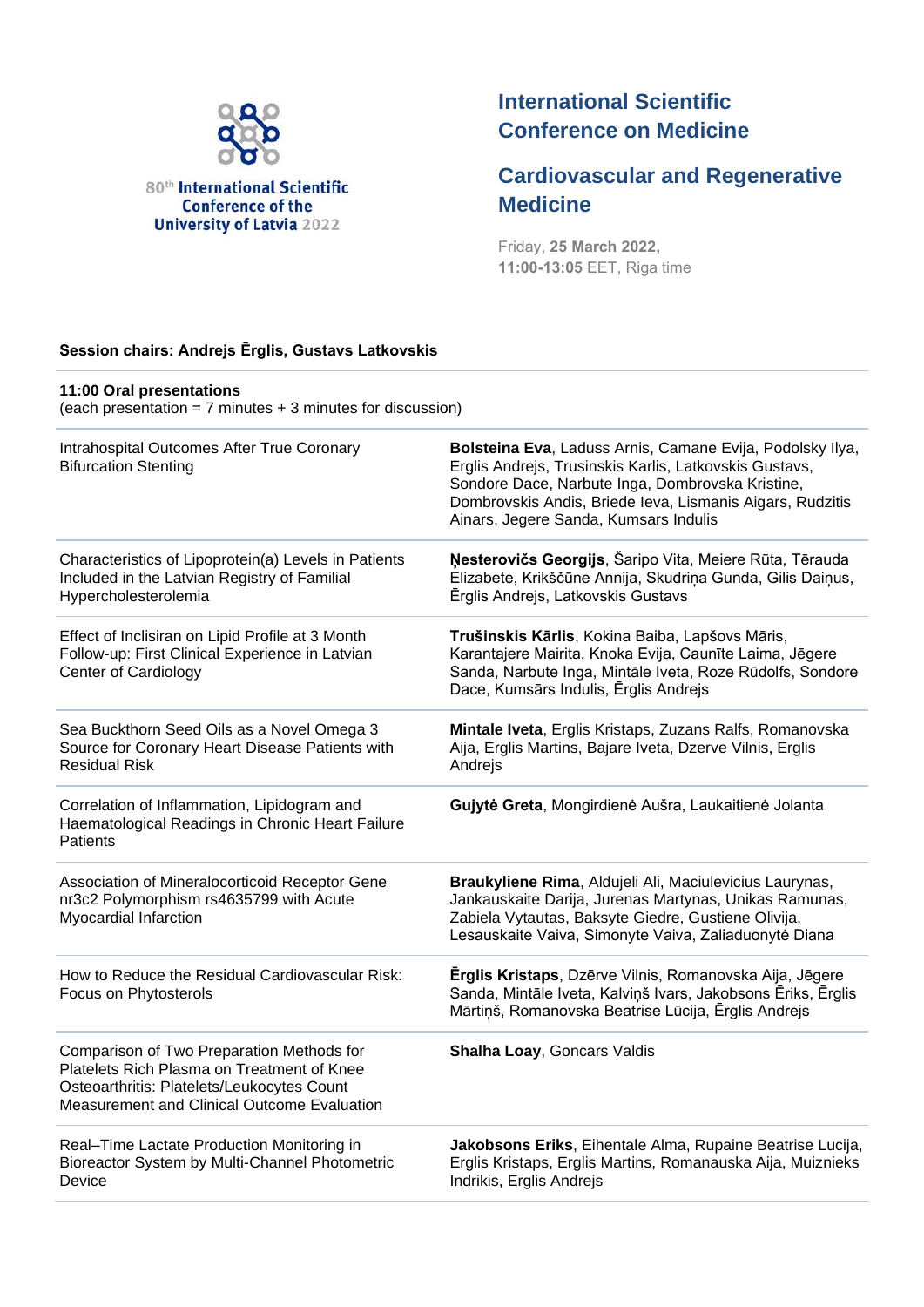Cell Expansion Process Automation by Application of Real–Time Glucose and Lactate Monitoring Device

Clinical Outcome of Hip and Knee Joint Early Osteoarthritis Treatment Using Bone Marrow Derived Mononuclear Cells on Three-Year Follow-Up

Assessment of Three-Dimensionally Printed Polycaprolactone Tissue Scaffold Fabrication Protocols

**Jakobsons Eriks**, Eihentale Alma, Rupaine Beatrise Lucija, Erglis Kristaps, Erglis Martins, Romanauska Aija, Muiznieks Indrikis, Erglis Andrejs

**Alpe Kristians**, Goncars Valdis, Jakobsons Eriks, Erglis Andrejs, Kalnberzs Konstantins

**Jakobsons Ēriks**, Rupaine Beatrise Lūcija, Ērglis Kristaps, Kļava Juris, Ērglis Andrejs

#### **13:00 E-poster presentations**

(each presentation  $= 4$  minutes  $+ 2$  minutes for discussion)

Minimally Invasive Ventricular Septal Defect Closure on a Beating Heart: Our Center Experience

**Adilbekova Akkerbez**, Marasulov Shukhrat, Maiorov Rinat, Kozhakhmetov Saken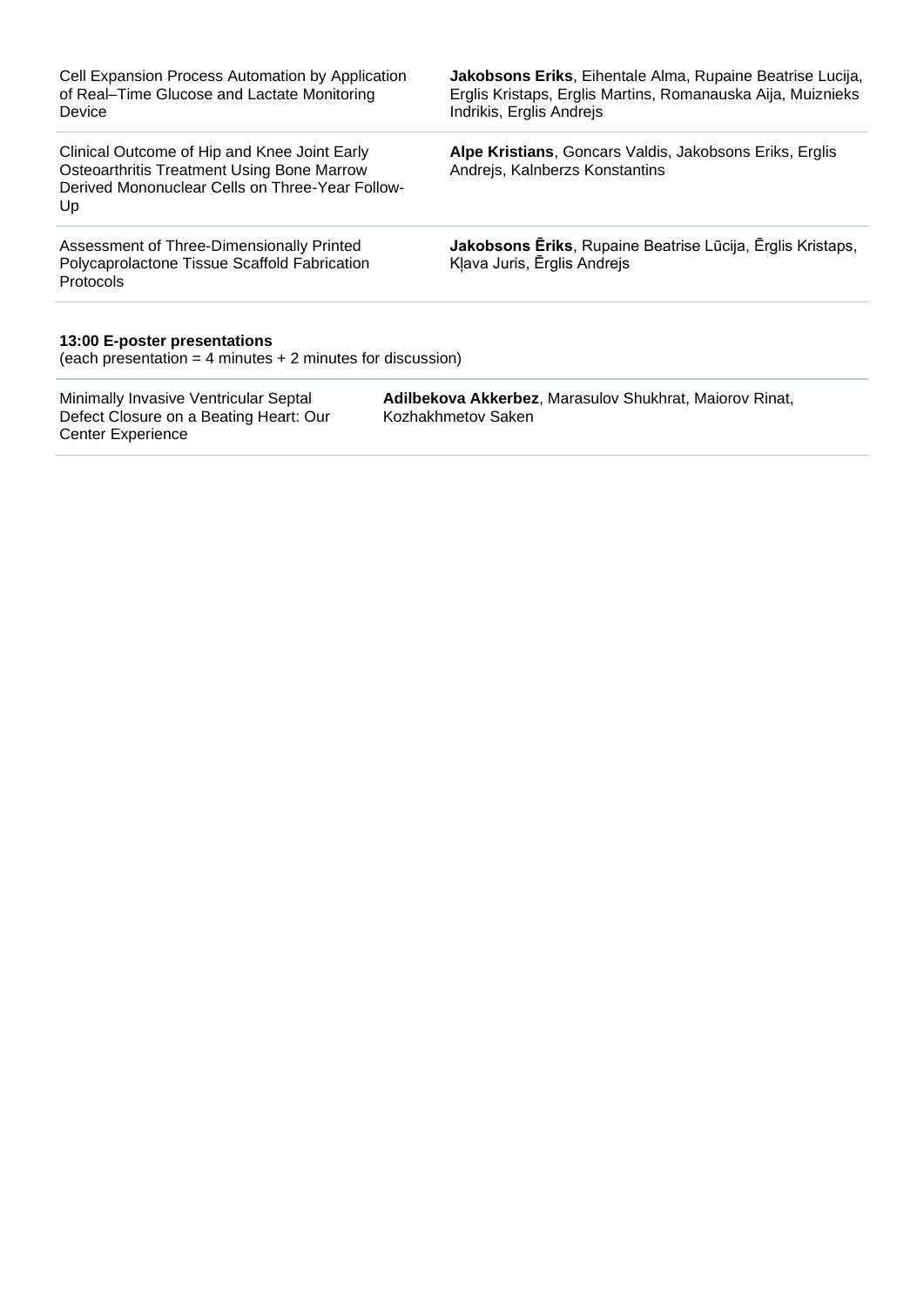

### **Mental Health**

Friday, **25 March 2022, 11:00-13:00** EET, Riga time

#### **Session chair: Andis Užāns**

| 11:00 Mental health when the world has turned upside<br>down                                                                                                                     | Kolesnikov Igor<br>Institute of Neurocommunications and<br>Psychotherapy, Lithuania                                           |
|----------------------------------------------------------------------------------------------------------------------------------------------------------------------------------|-------------------------------------------------------------------------------------------------------------------------------|
| 11:20 Oral presentations<br>(each presentation = $7$ minutes + $3$ minutes for discussion)                                                                                       |                                                                                                                               |
| Self-Destructiveness and Suicidality and Their Impact on<br>Health in Adolescents in Latvia                                                                                      | Zīle Inta, Tzivian Lilian                                                                                                     |
| Emotion Recognition and Emotion Regulation Skills in<br><b>Migraine Patients</b>                                                                                                 | Lazdiņa Agita, Dūdiņa Kristīne, Užāns Andis                                                                                   |
| Intrinsic Motivation Assessment of the First Patients<br>Enrolled in the DisCoVer Trial - Innovative Major<br>Depressive Disorder Treatment                                      | Konosonoka Liene, Rubene Linda, Padberg Frank,<br>Bavelier Daphne, Hummel Friedhelm, Bonne Omer,<br>Nahum Mor, Rancans Elmars |
| Criteria for Unauthorised Treatment in Psychiatry                                                                                                                                | Konstantinova Karīna, Olsena Solvita, Loseviča<br>Marina                                                                      |
| Depression Symptoms and COVID-19 Related Factors in<br>Latvia Psychiatric Hospitals Emergency Room Staff<br>During the Pandemic                                                  | Počopko Alona, Everte leva, Brūna Krista,<br>Gaibišele Agnese, Dalbiņa Lolita, Taube Māris                                    |
| Trends in Pediatric Psychiatric Inpatient Characteristics<br>During the COVID 19 Pandemic at Children's Clinical<br>University Hospital, Riga, Latvia                            | Poluņins Ļevs, Linde Matīss, Lismane Diāna,<br>Krišjāne Madara, Bezborodovs Nikita                                            |
| Comparison of Eating Disorders During the COVID-19<br>Pandemic and Pre-Pandemic Period in the Child<br>Psychiatry Clinic of Children's Clinical University Hospital<br>of Latvia | Linde Matīss, Lismane Diāna, Krišjāne Madara,<br>Polunins Levs, Bezborodovs Nikita                                            |
| Anxiety and the Related Factors in Frontline Healthcare<br>Workers at Latvia Psychiatric Hospitals During the<br>COVID-19 Pandemic                                               | Gaibišele Agnese, Everte leva, Brūna Krista,<br>Počopko Alona, Dalbiņa Lolita, Taube Māris                                    |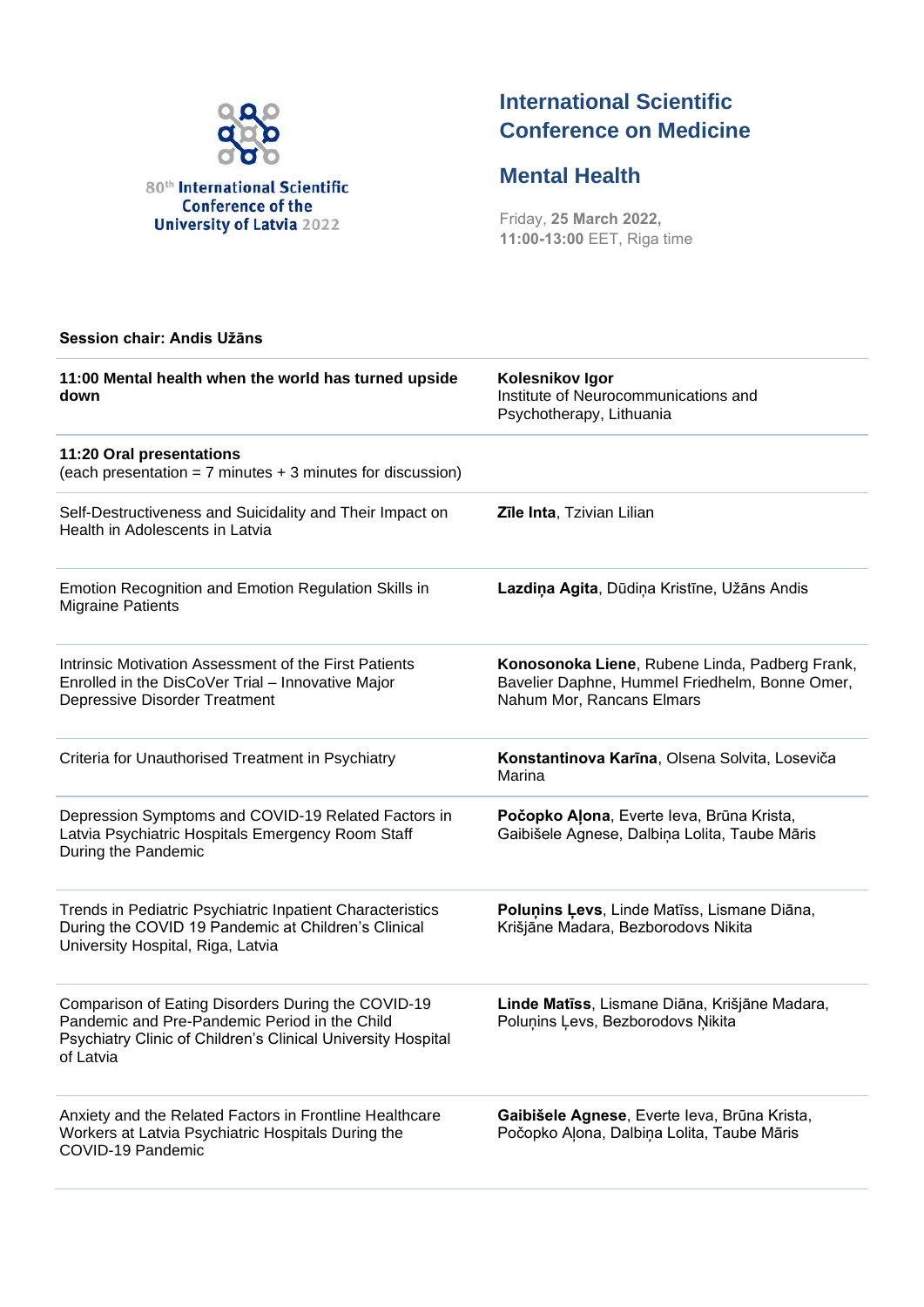#### **E-poster presentations**

(each presentation  $= 4$  minutes  $+ 2$  minutes for discussion)

Quality Indicators in Mental Health Care - Worldwide Experience and Situation in Latvia **Ivaščenko Tarass**, Loseviča Marina, Kajandere Anastasija, Lieldidža-Kolbina Jeļizaveta Indications for Medical Treatment Without Consent – Opinions of Medical Practitioners **Konstantinova Karīna**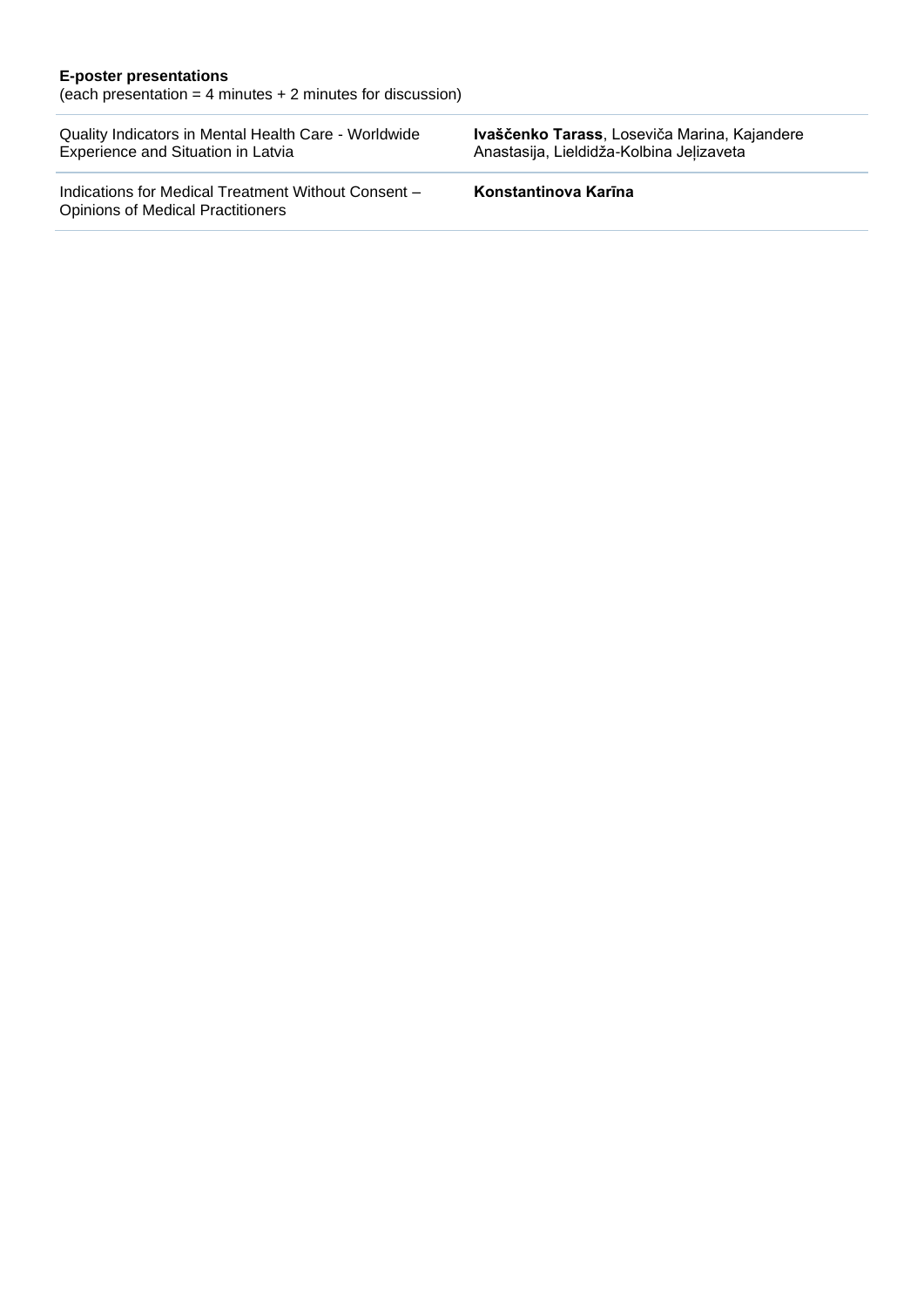

**Session chair: Ingrīda Rumba-Rozenfelde**

### **International Scientific Conference on Medicine**

### **Paediatrics**

Friday, **25 March 2022, 11:00-13:00** EET, Riga time

#### **11:00 The gut microbiota and diet <b>Birka Ilze Birka Ilze** Pauls Stradiņš Clinical University Hospital, Latvia **11:20 Oral presentations** (each presentation  $= 7$  minutes  $+ 3$  minutes for discussion) Joint Activities of Parents and Children in the Family Aimed for Child Health Promotion **Strazdiene Neringa**, Strukcinskiene Birute, Mickiene Raimonda, Strukcinskaite Vaiva, Darius Steponkus Prolonged Recovery in Children with Acute Appendicitis Due to a Previous SARS-Cov-2 Infection **Vansevičienė Idilė**, Dekerytė Inga, Krunkaitytė Ugnė, Lukošiūtė-Urbonienė Aušra, Malcius Dalius, Barauskas Vidmantas Indicators Affecting the Treatment of Burn Wounds of Pediatric Patients: A Retrospective Analysis **Budzyńska Julia**, Kozioł Ilona, Leśniewska Magdalena, Korzeniowski Tomasz, Surowiecka Agnieszka Assessing Quality of Life in Children with Atopic **Dermatitis Gedroviča Jūlija**, Ozola Jana, Rumba-Rozenfelde Ingrīda Multisystem Inflammatory Syndrome in Children Associated with COVID-19 Characteristics in Children in Latvia **Bloha Milāna**, Rumba-Rozenfelde Ingrīda Isolated Cleft Palate Is Not Always Multifactorial Disease **Pajusalu Sander**, Livčāne Diāna, Grīnfelde Ieva, Akota Ilze, Mauliņa Ieva, Barkāne Biruta, Stāvusis Jānis, Iņaškina Inna, Lāce Baiba Assessment of Olfactory Dysfunction in Children After COVID-19 Infection **Pūķe Anda**, Kupica Ligita Association Between Infant Anemia and Their Feeding Practice, Length Velocity and Atopic Dermatitis in the First Year of Life **Vecumniece Lauma**, Rozenbergs Krišs, Miščurina Anastasija, Purviņa Velta, Kārkliņa Daiga, Kupča Sarmīte, Rumba-Rozenfelde Ingrīda Vitamin D and Total IgE in Childhood Bronchial Asthma in Latvian Population **Tapiņa Sandra**, Paramonova Natalia, Trapiņa Ilva, Pļaviņa Samanta, Ļeonova Elīna, Rumba-Rozenfelde Ingrīda, Sjakste Nikolajs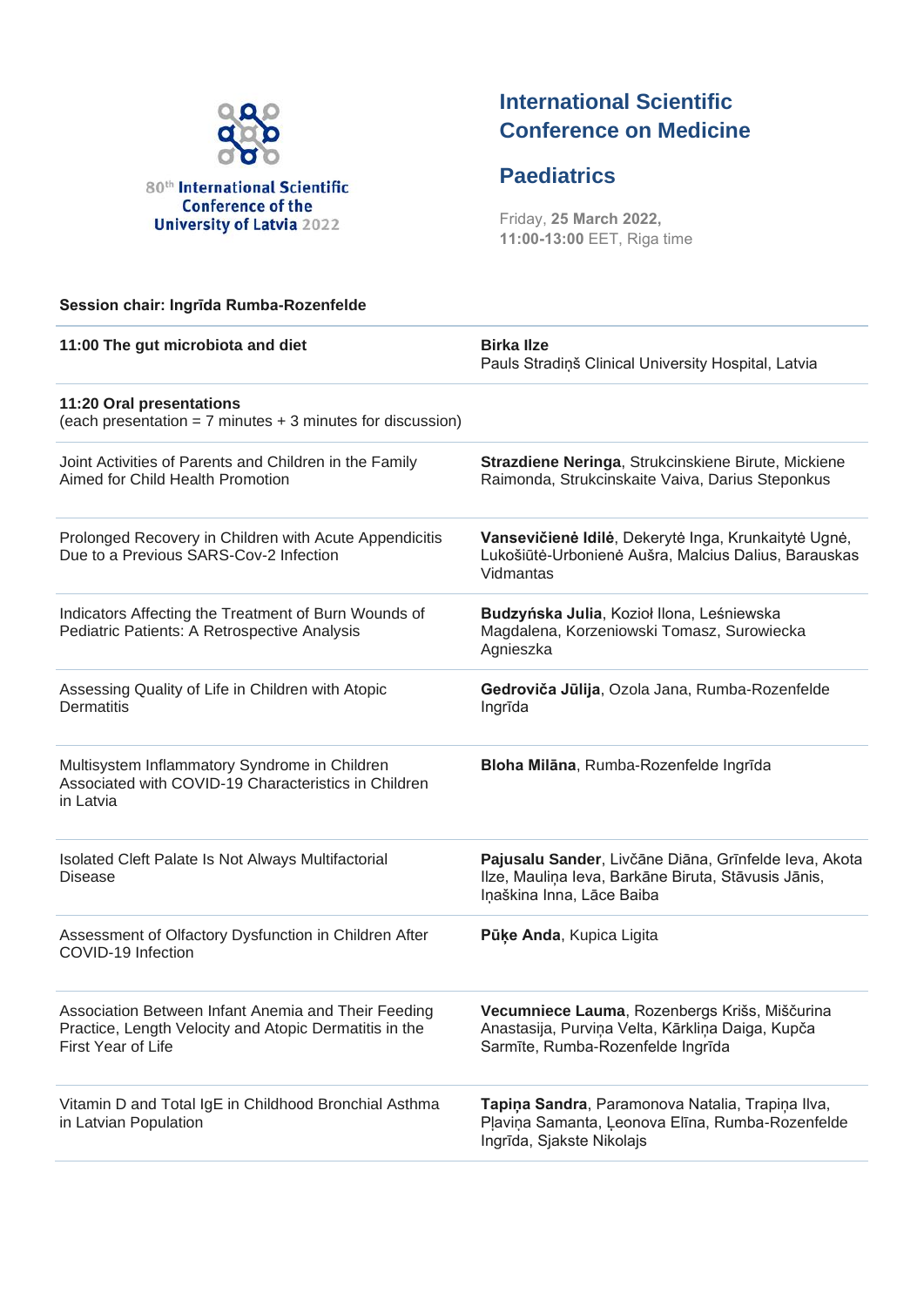Association Between Maternal Antibacterial Treatment and Infant Gut Microbiota: Preliminary Data of a Study About Infant Gut Microbiota

**Zaharova Margarita**, Zelča Egija, Lūse Ērika, Peterleviča Jana, Frīdmanis Dāvids, Gudrā Dita, Rumba-Rozenfelde Ingrīda, Daugule Ilva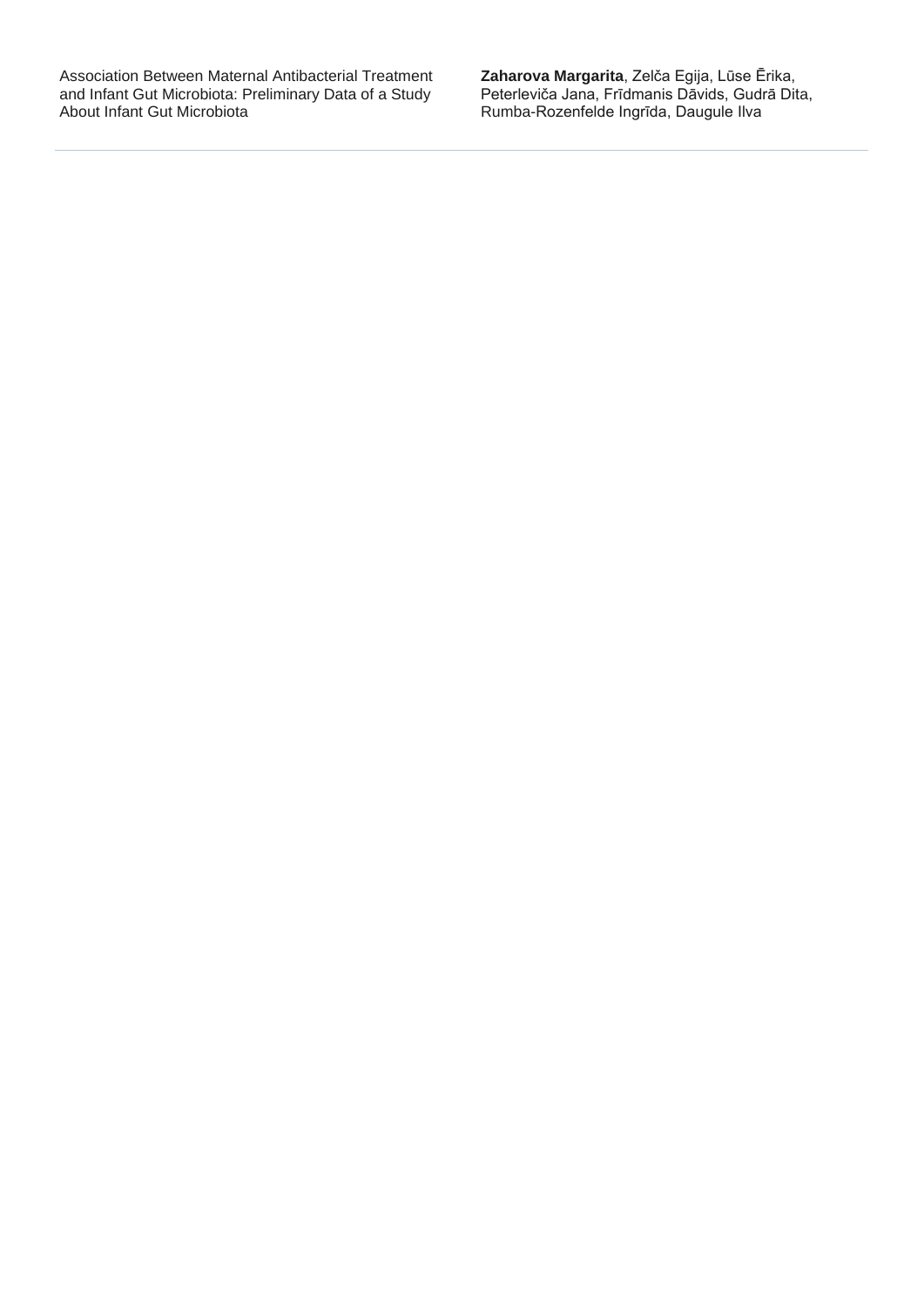

**Session chairs: Una Riekstiņa, Baiba Jansone**

# **International Scientific Conference on Medicine**

### **Pharmacy**

Friday, **25 March 2022, 11:00-13:00** EET, Riga time

| 11:00 New pharmacological avenues to treat Alzheimer's<br>disease                                                                                                             | <b>Pahnke Jens</b><br>University of Oslo, Norway                                                               |
|-------------------------------------------------------------------------------------------------------------------------------------------------------------------------------|----------------------------------------------------------------------------------------------------------------|
| 11:20 Oral presentations<br>(each presentation = $7$ minutes + $3$ minutes for discussion)                                                                                    |                                                                                                                |
| Antioxidant Fatty Acids of Peganum Harmala                                                                                                                                    | Nasibova Tohfa, Garaev Eldar, Zeynalova<br>Gulnar, Gafarova Dostu, Huseynova Nazila,<br>Ismayilova Shahnaz     |
| Comparative Analysis of Quantitative and Qualitative Composition<br>of Phenolic Compounds and Antioxidant Activity Between Different<br>Genotypes of Vaccinium Vitis-Idaea L. | Akelan Lijana, Raudonė Lina                                                                                    |
| Variation of Antioxidant Activity and Total Proanthocyanidins<br>Content in Calluna Vulgaris from Wild Cenopopulations                                                        | Kaunaitė Vytautė, Raudonė Lina                                                                                 |
| Patterns of Direct Oral Anticoagulant Prescriptions in Latvia: A<br>Retrospective Analysis of Electronic Records                                                              | Gavrilova Anna, Latkovskis Gustavs,<br>Urtāne Inga                                                             |
| Physiologically Based Metformin Pharmacokinetics Model of Mice<br>and Scale-up to Humans for the Estimation of Concentrations in<br><b>Various Tissues</b>                    | Kurlovics Janis, Zake Darta Maija,<br>Zaharenko Linda, Komasilovs Vitalijs,<br>Klovins Janis, Stalidzans Egils |
| Proximity Ligation for in Vitro Aptamer Target Protein Identification                                                                                                         | Pleiko Karlis, Tambet Teesalu, Una<br>Riekstina                                                                |
| Site-Specific Contrast Media Side Effects                                                                                                                                     | Sauer Natalia, Karłowicz-Bodalska<br>Katarzyna                                                                 |
| Long-Term Activity Assessment in the Voluntary Running Wheel in<br>Mice Model of Ischemic Stroke                                                                              | Abola Agate, Dzirkale Zane, Jelisejevs Ilja,<br>Upīte Jolanta, Jansone Baiba                                   |
| The Effect of St. John's Wort (Hypericum Perforatum L) on<br>Catalase Activity in Mouse Organs                                                                                | Tamkevicius Mantas, Liekis Arunas,<br>Kubiliene Asta, Sadauskiene Ilona                                        |
| Protective Effect of Zinc Against Nickel Induced Adverse Effects in<br><b>Brain of Mice</b>                                                                                   | Sulinskienė Jurgita, Bernotienė Rasa,<br>Naginienė Rima                                                        |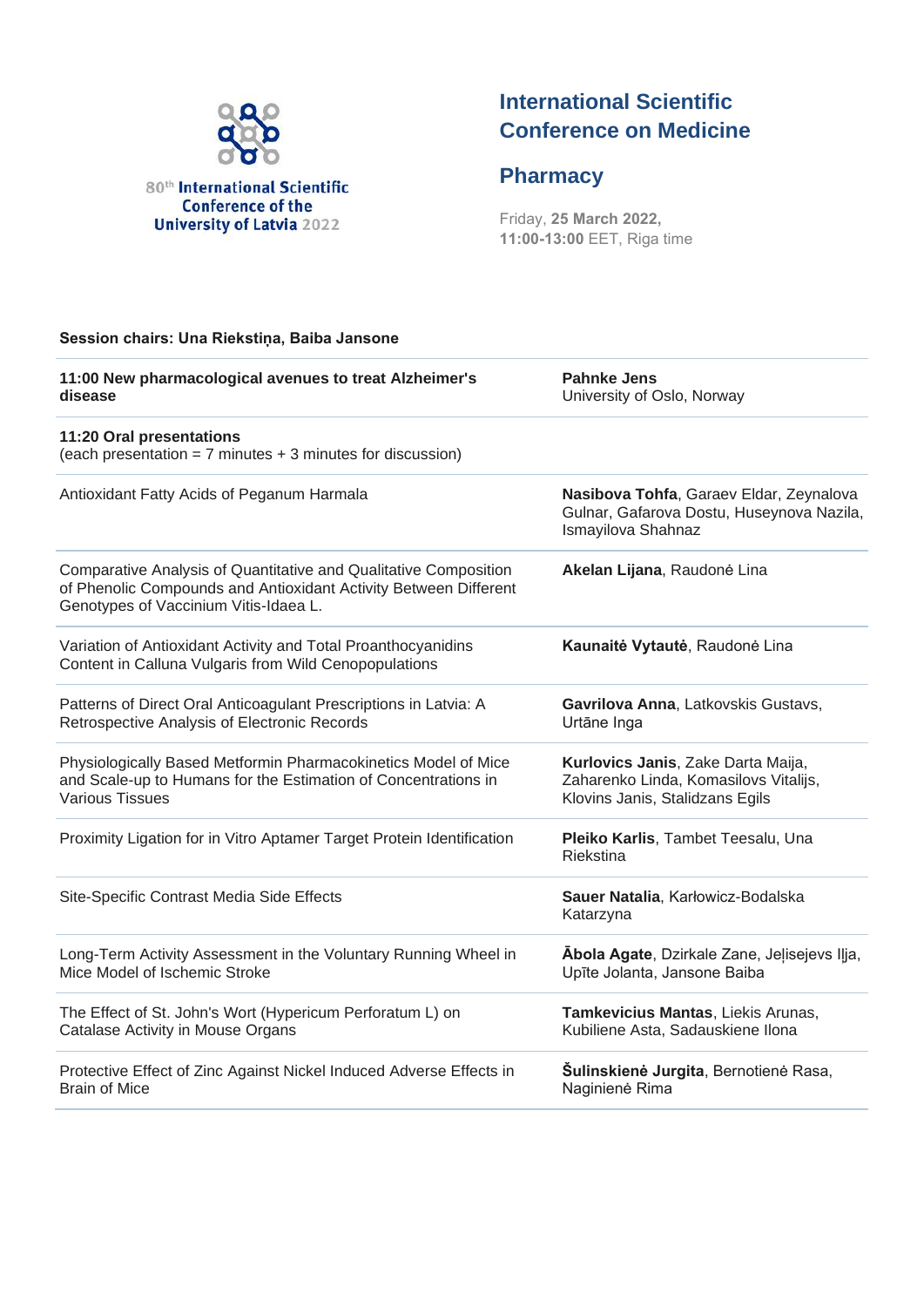

### **Paediatrics E-POSTERS**

Friday, **25 March 2022, 13:30-14:15** EET, Riga time

#### **Session chair: Ilva Daugule**

| 13:30 E-poster presentations<br>(each presentation = $4$ minutes + $2$ minutes for discussion) |                                                                                                                                                         |  |
|------------------------------------------------------------------------------------------------|---------------------------------------------------------------------------------------------------------------------------------------------------------|--|
| The Impact of the Covid-19 Pandemic on Children<br>with Acute Appendicitis                     | Vansevičienė Idilė, Bučinskaitė Danielė, Malcius Dalius,<br>Lukošiūtė-Urbonienė Aušra, Beržanskis Mindaugas,<br>Čekanauskas Emilis, Barauskas Vidmantas |  |
| Dynamic Diversity of Gut Microbiota During Infancy:                                            | Zelča Egija, Lūse Ērika, Peterleviča Jana, Zariņa Dana,                                                                                                 |  |
| A Pilot Study of Analysis of Infant Microbiota During                                          | Frīdmanis Dāvids, Gudrā Dita, Rumba-Rozenfelde                                                                                                          |  |
| the First Year of Life                                                                         | Ingrīda, Daugule Ilva                                                                                                                                   |  |
| Exploration of the Prevalence of Food Intolerance                                              | Bebre-Putka Valda, Paramonova Natalia, Trapina Ilva,                                                                                                    |  |
| Mediated by Food- Specific IgG Antibodies in                                                   | Plavina Samanta, Leonova Elina, Rumba-Rozenfelde                                                                                                        |  |
| Pediatric Asthma in the Latvian Population                                                     | Ingrīda, Sjakste Nikolajs                                                                                                                               |  |
| Respiratory Tract Infections in Children with<br>Tracheostomy                                  | Purviņa Una, Aleksejeva Elīna                                                                                                                           |  |
| Differences in Children's and Parents' Perspectives                                            | Milašiūtė Emilija, Leskauskas Darius, Bakutytė Martyna,                                                                                                 |  |
| on Children's Mental Health During COVID-19                                                    | <b>Jocys Vilius</b>                                                                                                                                     |  |
| Congenital Anomalies at Births and Associated                                                  | Zile-Velika Irisa, Ebela Inguna, Rumba-Rozenfelde                                                                                                       |  |
| Antenatal Care Factors                                                                         | Ingrida                                                                                                                                                 |  |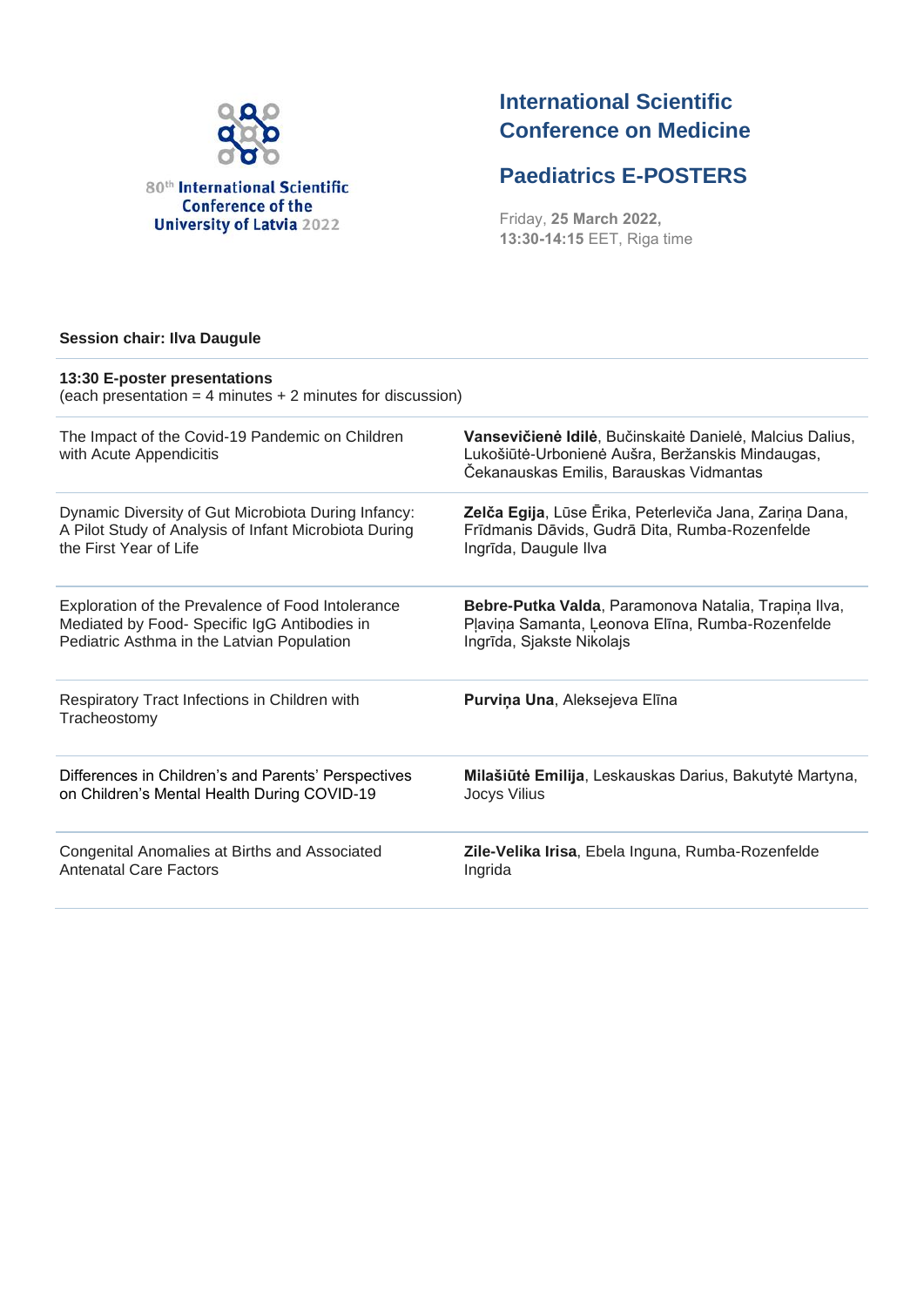

### **Anaesthesiology, Reanimatology & Intensive Care**

Friday, **25 March 2022, 13:30-15:30** EET, Riga time

#### **Session chair: Aleksejs Miščuks**

| 13:30 Oral presentations<br>(each presentation = $7$ minutes + $3$ minutes for discussion)                                                                                                                             |                                                                                                                  |  |
|------------------------------------------------------------------------------------------------------------------------------------------------------------------------------------------------------------------------|------------------------------------------------------------------------------------------------------------------|--|
| Changes of Regional Cerebral Oxygen Saturation Using<br>Near Infrared Spectroscopy During Carotid Endarterectomy                                                                                                       | Cesnokovs Aleksejs, Stepanovs Jevgēņijs,<br>Stengrevica Natalja, Ročāns Rihards Pēteris,<br>Ozoliņa Agnese       |  |
| Preanesthetic Vagotonia as a Potential Risk Factor for Sinus<br>Bradycardia and Arterial Hypotension During Induction of<br>General Anaesthesia with Propofol and Fentanyl and After<br><b>Endotracheal Intubation</b> | Feghiu Iuliana, Tăzlăvan Tatiana                                                                                 |  |
| Survey of the Choice of General Anaesthetic Agents in Latvia                                                                                                                                                           | Birkhans Kaspars, Kazūne Sigita                                                                                  |  |
| Causes of Suboptimal Preoxygenation before Tracheal<br>Intubation in Elective and Emergency Abdominal Surgery                                                                                                          | Kalinauskaitė Miglė, Kauzonas Evaldas, Miškinytė<br>Sigutė, Bubulytė Silvija, Kontrimavičiūtė Eglė               |  |
| Cerebral Oximetry in Patients Undergoing Shoulder<br><b>Replacement Surgery</b>                                                                                                                                        | Mackevičs Dāvis, Golubovska Iveta, Radziņš<br>Mārcis, Vugulis Aigars, Zande Sabīne, Miščuks<br>Aleksejs          |  |
| Comparison Between Obesity and Oxygen Reserve Index in<br>Patients Undergoing Shoulder Replacement Surgery in<br><b>Beach Chair Position</b>                                                                           | Mackevičs Dāvis, Golubovska Iveta, Radziņš<br>Mārcis, Vugulis Aigars, Zande Sabīne, Miščuks<br>Aleksejs          |  |
| <b>Factors Associated With Functional Outcomes in Status</b><br><b>Epilepticus Patients</b>                                                                                                                            | Kropaitytė Monika, Balčiūnienė Neringa                                                                           |  |
| Analgesia Nociception Index Effectiveness for Acute Pain<br>Detection in Arthroscopic Shoulder Surgery                                                                                                                 | Zande Sabine, Golubovska Iveta, Miscuks<br>Aleksejs, Bogdanovs Arturs, Radzins Marcis,<br><b>Mackevics Davis</b> |  |
| Near-Infrared Spectroscopy as a Predictor of Cerebral<br>Deterioration: Case Series of 11 Patients with Aneurysmal<br>Subarachnoid Haemorrhage                                                                         | Buce-Satoba Ieva, Rozkalne Daina, Mamaja<br>Biruta, Krumina Gaida, Ozolina Agnese                                |  |
| The Effectiveness of Modificated Multimodal Analgesia<br>Protocol in Total Knee Replacement                                                                                                                            | Ļebedeva Veronika, Ivančika Andriana,<br>Golubovska Iveta, Miscuks Aleksejs                                      |  |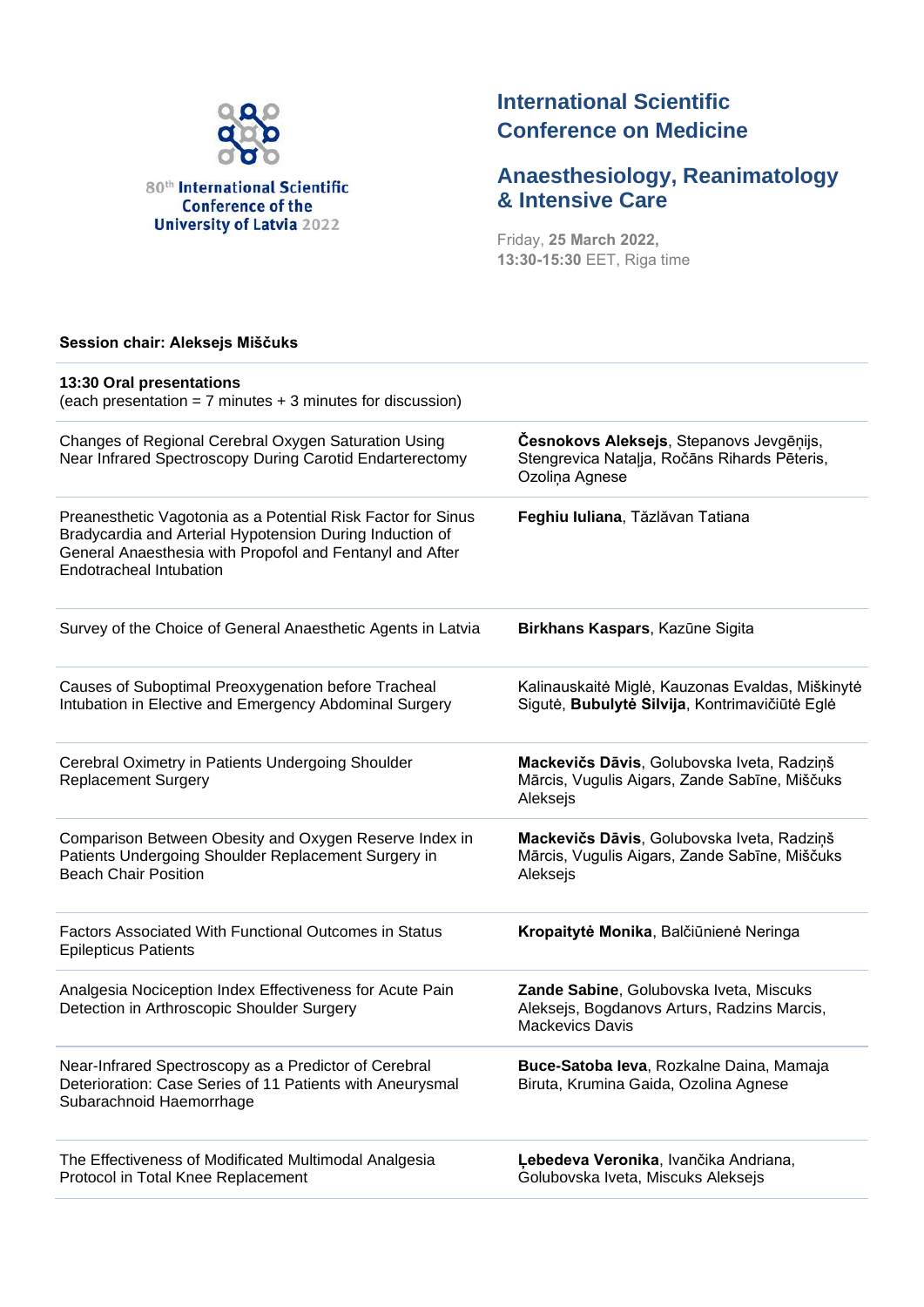#### **E-poster presentations** (each presentation = 4 minutes + 2 minutes for discussion) Risk for Sinus Tachycardia and Ectopic Heart Arrhythmias After Endotracheal Intubation Following Induction of General Anesthesia With Thiopental and Fentanyl **Feghiu Iuliana**, Tăzlăvan Tatiana, Șandru Serghei Prognostic Model or Patient Return Visits to the Emergency Department Within 30 Days with Hospitalisation **Bilotienė Motiejūnienė Aušra**, Grušnytė Kamilė, Bilotaitė Laura, Bubulytė Silvija, Klimašauskas Andrius, Kontrimavičiūtė Eglė, Jasiūnas Eugenijus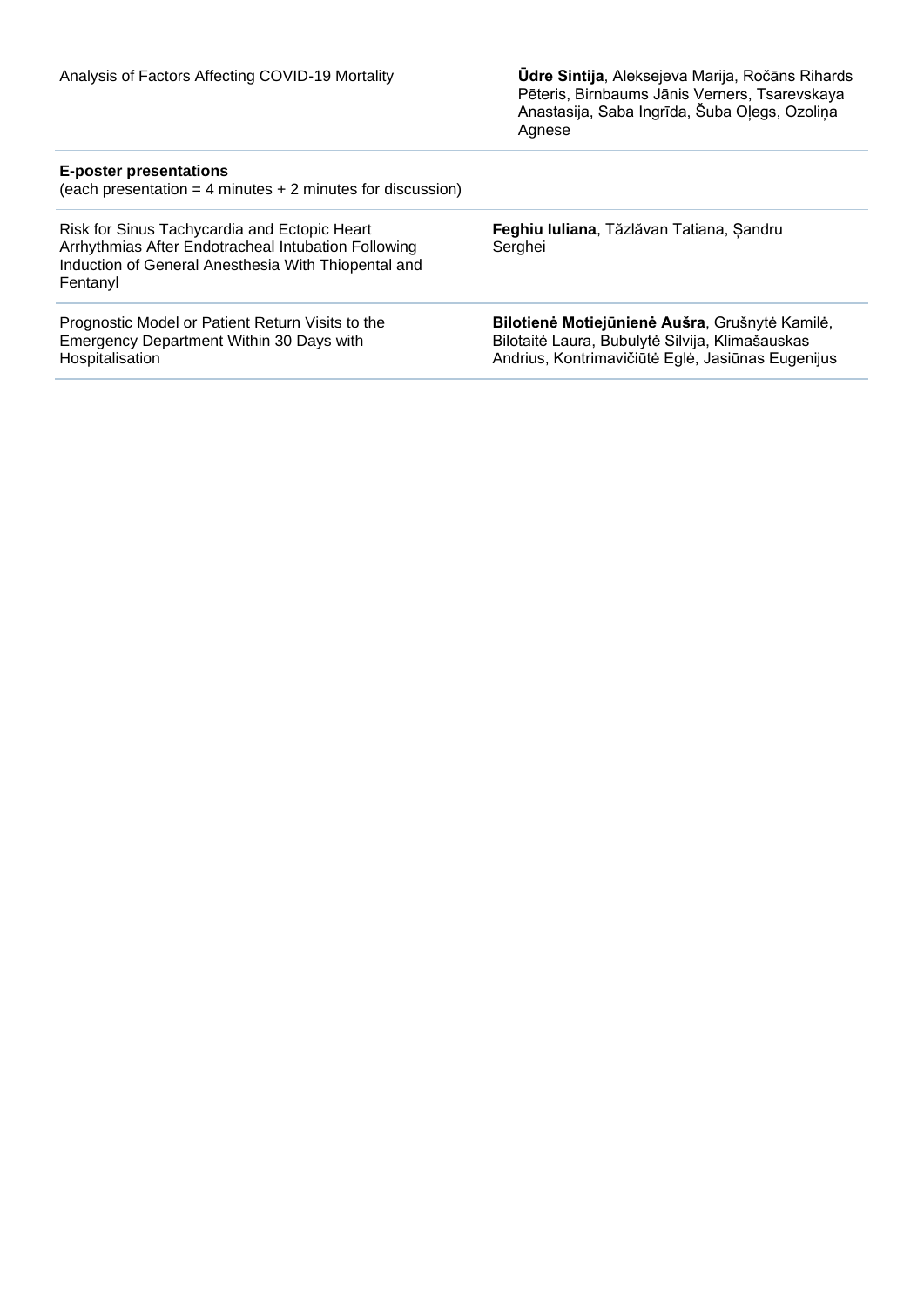

### **Infectious Diseases & Pulmonology**

Friday, **25 March 2022, 13:30-15:35** EET, Riga time

#### **Session chairs: Ieva Tolmane, Alvils Krams**

#### **13:30 Oral presentations**

(each presentation  $= 7$  minutes  $+ 3$  minutes for discussion)

| Rhinosinusitis and its Impact on Bronchial                                                                                                 | <b>levina Marta, Strazda Gunta, Mukans Maksims, Immanuels</b>                                                           |
|--------------------------------------------------------------------------------------------------------------------------------------------|-------------------------------------------------------------------------------------------------------------------------|
| Reactivity in Allergic and Non-Allergic Adults                                                                                             | Taivans                                                                                                                 |
| Airwave Oscillometry for Monitoring of Covid-                                                                                              | Grima Laura, Jurka Normunds, Strazda Gunta, Taivans                                                                     |
| 19 Pneumonia                                                                                                                               | Immanuels                                                                                                               |
| Evaluation of Remdesivir Effectiveness in<br>COVID-19 Patients in Latvian Centre of<br>Infectious Diseases: Real Life Data                 | Mjasnikovs Dmitrijs, Tolmane leva, Orlova Marija, Ivancenko<br>Ludmila, Rozentale Baiba                                 |
| The Profile of Hospitalized COVID-19                                                                                                       | Mjasnikovs Dmitrijs, Tolmane Ieva, Orlova Marija, Ivancenko                                                             |
| Patients                                                                                                                                   | Ludmila, Rozentale Baiba                                                                                                |
| Impact of Type II Diabetes on the Mortality                                                                                                | Gorgadze Gigi, Khachiashvili Gvantsa, Gordeladze Marine,                                                                |
| Rate in Patients with COVID-19 - A                                                                                                         | Gabunia Luiza, Jikia Nikoloz, Jorbenadze Mariam, Khmaladze                                                              |
| <b>Retrospective Study</b>                                                                                                                 | Tamar                                                                                                                   |
| Methicillin Resistance in Staphylococcus<br><b>Aureus Among Vilnius University Medical</b><br><b>Students</b>                              | Sinkevič Rafal, Vosyliūtė Rūta, Kirkliauskienė Agnė                                                                     |
| Importance of Clinical Pharmacogenetic-                                                                                                    | Igumnova Viktorija, Kivrāne Agnija, Vīksna Anda, Freimane                                                               |
| Pharmacokinetic Studies in Unraveling the                                                                                                  | Lauma, Sadovska Darja, Čapligina Valentīna, Pahirko Leonora,                                                            |
| Determinants of Tuberculosis Treatment                                                                                                     | Ozere Iveta, Norvaiša Inga, Bogdanova Ineta, Krams Alvils,                                                              |
| Outcomes: Findings and Implications in                                                                                                     | Cīrule Andra, Pugovičs Osvalds, Grīnberga Solveiga,                                                                     |
| Latvia                                                                                                                                     | Sevostjanovs Eduards, Bandere Dace, Ranka Renāte                                                                        |
| Assessment of Complete Blood Count-<br>Derived Marker Association With Pulmonary<br><b>Tuberculosis Severity and Treatment</b><br>Response | Kivrane Agnija, Igumnova Viktorija, Viksna Anda, Simanovica<br>Ilze, Ozere Iveta, Pole Ilva, Bandere Dace, Ranka Renate |

#### **E-poster presentations**

(each presentation = 4 minutes  $+ 2$  minutes for discussion)

Intrahospital Mortality in Sepsis and Septic Shock Patients in Latvia – The Comparison of Outcomes for Explicit and Implicit Case Definitions in Nationwide Administrative Health Data

**Pučeta Laura**, Luguzis Artis, Bārzdiņš Juris, Dumpis Uga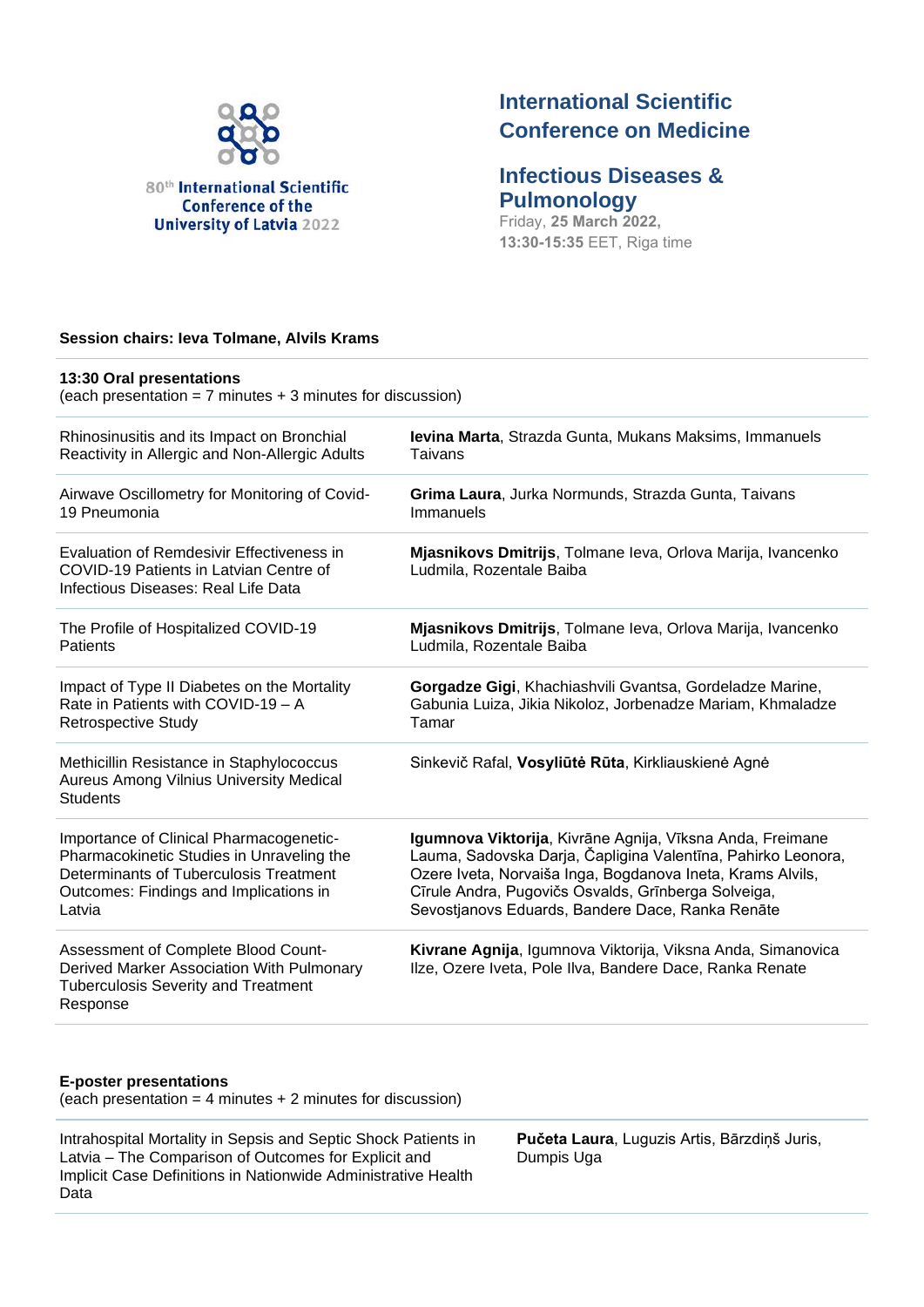| Prevalence of Methicillin Resistant Staphylococcus<br>Epidermidis in Healthy Volunteers and in Hospitalized<br><b>Patients</b>               | Warren Keelan, Zandersone Baiba, Tračevska<br>Tatjana                                                                                                       |
|----------------------------------------------------------------------------------------------------------------------------------------------|-------------------------------------------------------------------------------------------------------------------------------------------------------------|
| Forecast Model of Appraisal of the Severity of the Disease<br>Course in PCR Positive Pneumonia Cases in Young and<br><b>Elderly Patients</b> | <b>Nurgaliyeva Bayan, Kapustina Victoria</b>                                                                                                                |
| Prognosis Model of Mortality in PCR-positive COVID<br>Pneumonia                                                                              | Nurgaliyeva Bayan, Suraganov Yerden                                                                                                                         |
| Mitochondrial DNA Variations and K Haplogroup<br>Frequencies Differs Between TB Patients and Healthy<br>Controls                             | Freimane Lauma, Igumnova Viktorija, Sadovska<br>Darja, Kivrāne Agnija, Ķimsis Jānis, Barkāne<br>Linda, Ranka Renāte                                         |
| Comparing Management of Acute Complicated and<br>Uncomplicated Left-Sided Colonic Diverticulitis                                             | Levensteina Evija, Erts Renars, Liepins Maris                                                                                                               |
| Correlation of Potential Biomarkers with Covid-19 Virus<br>Infection Outcome                                                                 | Zikovs Rems, Aleksejeva Marija, Ūdre Sintija,<br>Svareniece Elizabete, Ozolina Agnese, Liguts<br>Viesturs, Šuba Olegs, Saba Ingrīda, Kolesnikova<br>Tatjana |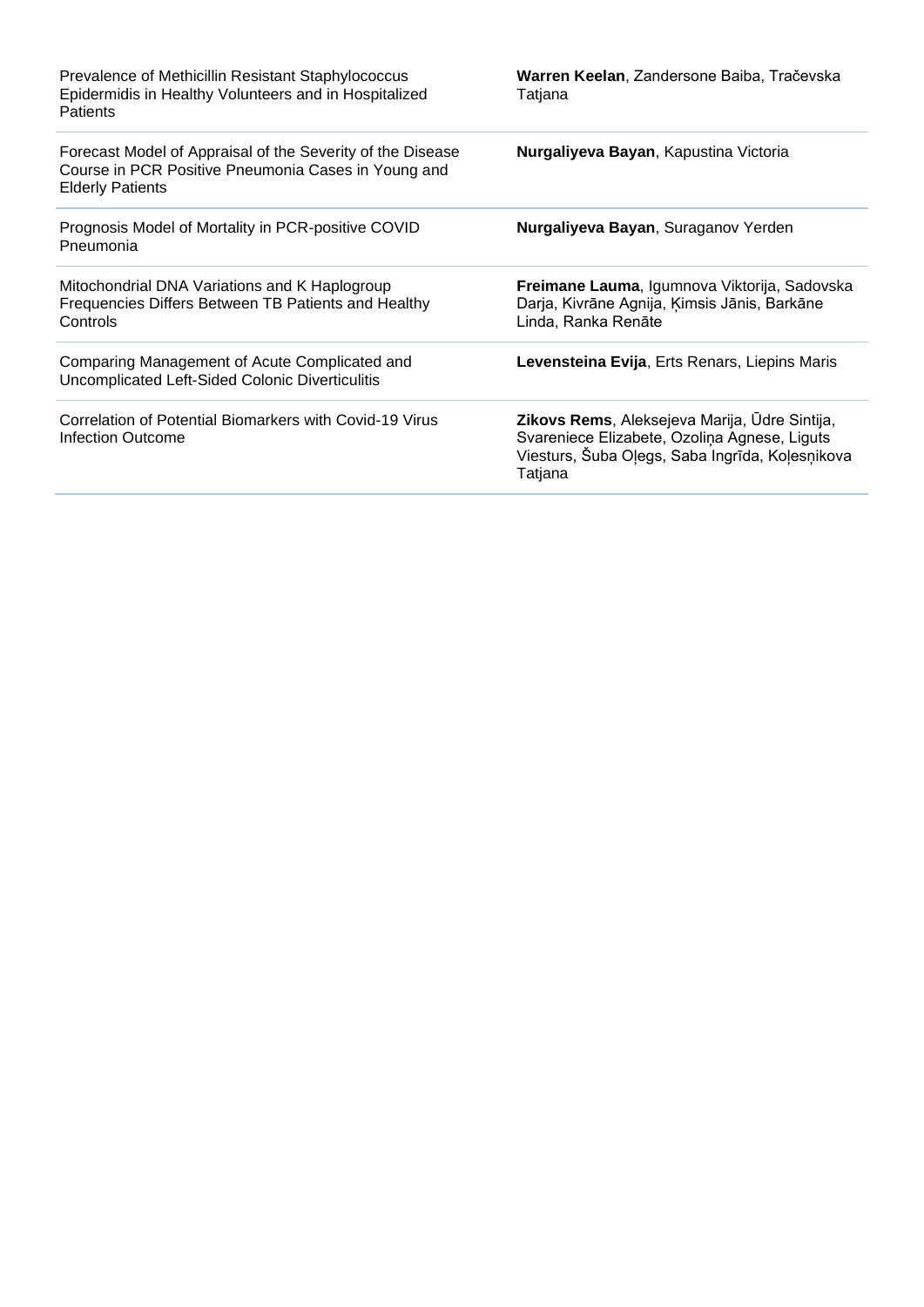

### **Internal Medicine**

Friday, **25 March 2022, 13:30-15:30** EET, Riga time

#### **Session chair: Inese Folkmane**

| 13:30 Oral presentations<br>(each presentation = $7$ minutes + $3$ minutes for discussion)                                                                     |                                                                                    |
|----------------------------------------------------------------------------------------------------------------------------------------------------------------|------------------------------------------------------------------------------------|
| Role of the Extended-Release Metformin on Host<br>miRNA Composition in the Feces of Patients with Type<br>2 Diabetes                                           | Celmiņa Paula Rūta, Silamiķele Laila, Kloviņš Jānis                                |
| DNA Methylation Profile of PSMA6, PSMB5 and HIF1A                                                                                                              | Plaviņa Samanta, Paramonova Natalia, Pahirko                                       |
| Gene in Patients with Type 1 Diabetes and Diabetic                                                                                                             | Leonora, Siliņš Emīls, Baumane Kristīne, Zariņa Līga,                              |
| Retinopathy                                                                                                                                                    | Rovīte Vita, Sokolovska Jelizaveta                                                 |
| Role of Rheumatoid Factor in Patients with Systemic                                                                                                            | Rubins Pauls, Mikena Santa, Bulina Inita, Zepa Julija,                             |
| Sclerosis and Extra-Articular Manifestations                                                                                                                   | Andersone Daina, Ivanova Kristine                                                  |
| Pigmentation During Pregnancy and the Postpartum<br>Period                                                                                                     | Rubins Silvestrs, Šaripova Sabīne                                                  |
| Diagnosis of Abnormally Invasive Placenta by Magnetic<br>Resonance and Correlation with Operative Findings                                                     | Lopatina Anna, Miklaseviča Ilze, Liepa Māra                                        |
| Potential Prognostic Factors for Efficient Treatment of                                                                                                        | Sedleniece Elina, Šibalova Anna, Ivanova Laura,                                    |
| Missed Abortion with Prostaglandin E1 Analogue                                                                                                                 | Babuškins Antons, Jansone Maira                                                    |
| Morphological Features of Local Immune Reactions in                                                                                                            | Myroshnychenko Mykhailo, Gaponova Ludmila,                                         |
| Placentas in Women Who Had COVID-19 Disease in                                                                                                                 | Kapustnyk Nataliia, Gaponova Elina, Borzenkova Iryna,                              |
| <b>Early Gestation</b>                                                                                                                                         | Pavlova Olena, Myroshnychenko Serhii                                               |
| Prevalence and Causes of Drug Hypersensitivity<br>Reactions Among Inpatients and Outdoor Department<br>Patients at Pauls Stradiņš Clinical University Hospital | Lapiņa Lāsma, Možeitoviča Evelīna, Ciekure Līga,<br>Mauliņš Egīls, Kurjāne Nataļja |
| <b>E-poster presentations</b><br>(each presentation = $4$ minutes + $2$ minutes for discussion)                                                                |                                                                                    |
| Evaluation of the Vaginal HPV Self-Sampling Test in                                                                                                            | Dombrovska Anastasija, Zodzika Jana, Fjodorova                                     |
| the Clinic of General Practitioner in Riga                                                                                                                     | Natalija                                                                           |
| Predictor Factors of Functional Status in Patients with                                                                                                        | Budreviča Olga, Možeitoviča Evelīna, Žukovs Daniils,                               |
| <b>Systemic Sclerosis</b>                                                                                                                                      | Ķēniņa Viktorija, Kurjāne Natalja, Ivanova Kristīne                                |
| Dulaglutide and Semaglutide Effect on Weight and                                                                                                               | Treimane Terēze, Zariņa Rebeka Elīza, Trapiņa Ilva,                                |
| Glycemia After Sixteen Months                                                                                                                                  | Sauša Sintija                                                                      |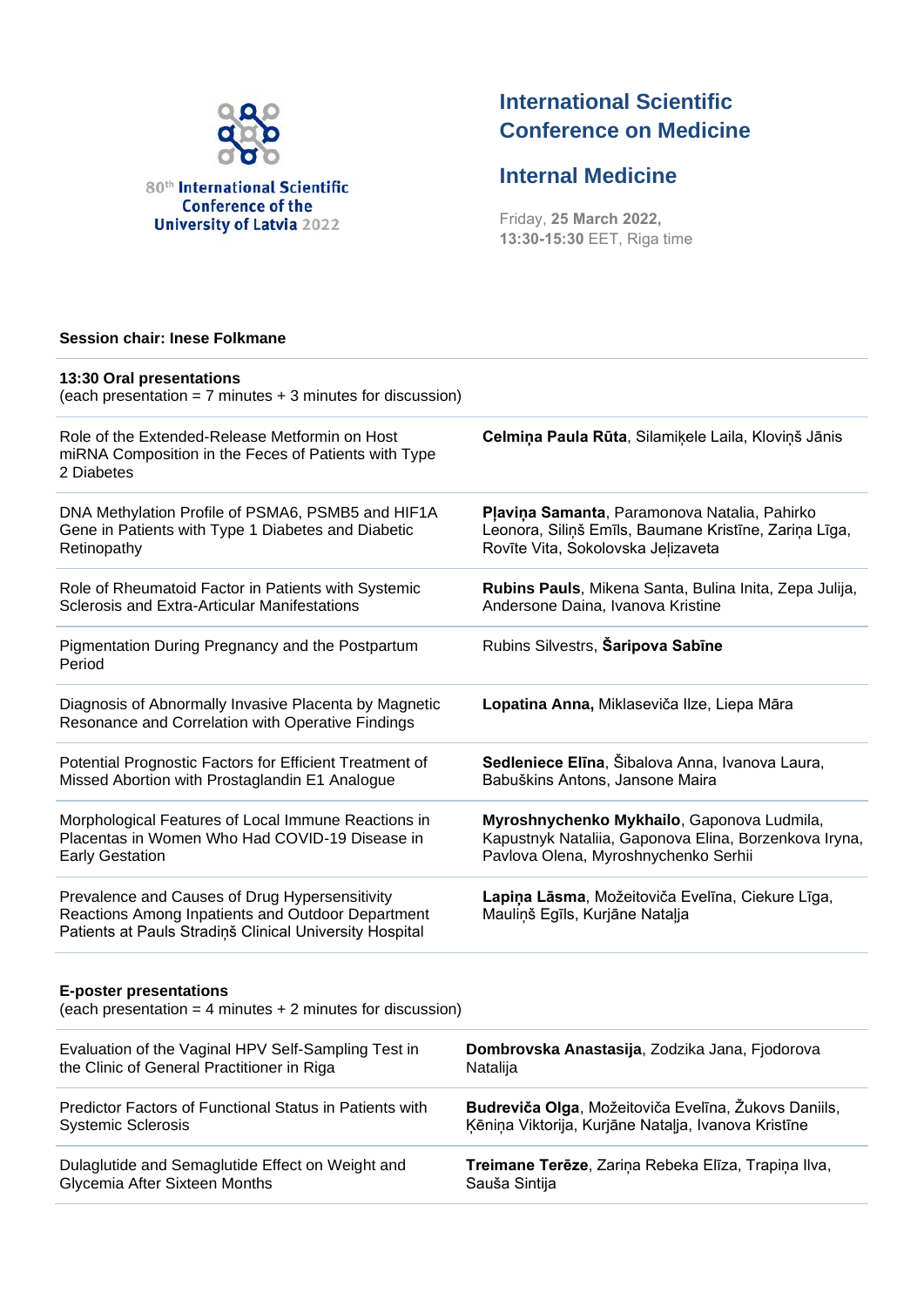Familial Hypercholesterinemia – a New Challenge for Endocrinologists

| Comparison of the Efficacy of Different Forms of<br>Vitamin D3 Supplements                  | Aleksejeva Marija, Sauša Sintija, Pīrāgs Valdis                                                                  |
|---------------------------------------------------------------------------------------------|------------------------------------------------------------------------------------------------------------------|
| Atopic and Autoimmune Manifestations in Patients<br>with Selective IgA Deficiency in Latvia | Lucane Zane, Prokofjeva Tatjana, Ozola Lota, Kurjane<br>Natalja                                                  |
| Cutaneous Manifestations Related to COVID-19 in<br>Young South Asian Males                  | Ahmed Nikhat Kousar, Perera Manodhiya Hansini,<br>Korrapati Naga Harika, Joseph Iris Clement, Kiladze<br>Natalia |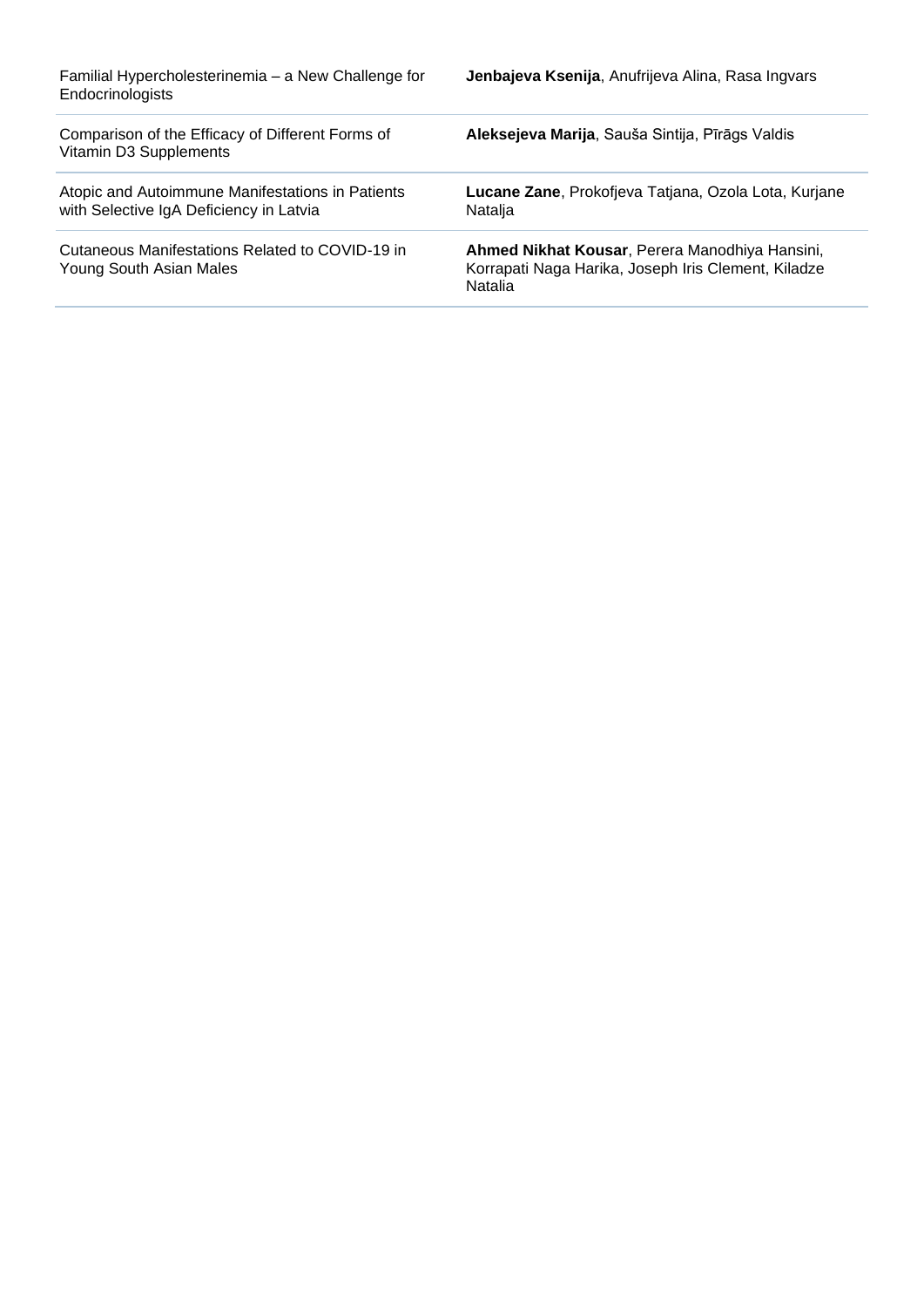

### **Ophthalmology**

Friday, **25 March 2022, 13:30-15:30** EET, Riga time

#### **Session chairs: Kristīne Baumane, Igors Solomatins**

| 13:30 Oral presentations<br>(each presentation = $7$ minutes + $3$ minutes for discussion)                                                                                                                                                 |                                                                   |
|--------------------------------------------------------------------------------------------------------------------------------------------------------------------------------------------------------------------------------------------|-------------------------------------------------------------------|
| Structural and Pathophysiological Changes of the Optic Nerve in<br>Patients with Primary Open-Angle Glaucoma After Traditional<br><b>Trabeculectomy Surgery</b>                                                                            | <b>Briede Eliza, Baumane Kristine</b>                             |
| Correlation Between Central Macular Thickness and Best<br>Corrected Visual Acuity Outcome After Idiopathic Epiretinal<br><b>Membrane Surgery</b>                                                                                           | Muhina Olga, Ali Ilgars, Vanags Juris,<br>Laganovska Guna         |
| Best Corrected Visual Acuity Outcome One Month Following<br>Pars Plana Vitrectomy in Full-Thickness Macular Hole Cases.<br>Correlation Between Visual Outcome, Macular Hole Height and<br><b>Residual Subretinal or Intraretinal Fluid</b> | Ali Ilgars, Muhina Olga, Vanags Juris,<br>Laganovska Guna         |
| Effectiveness of Antivascular Endothelial Growth Factor Therapy<br>in Reducing Macular Edema in Various Retinal Pathologies                                                                                                                | Kosnarevičs Jurijs, Briede Elīza, Baumane<br>Kristīne             |
| Vascular Density Changes in Deep Capillary Plexus After<br>Cataract Surgery Among Type 2 Diabetes Mellitus Patients Using<br>Optical Coherence Tomography Angiography                                                                      | Svjaščenkova Lelde, Laganovska Guna,<br><b>Tzivian Lilian</b>     |
| Evaluation of Ocular Microvascular Changes in Patients with<br>Type 2 Diabetes Mellitus Using Optical Coherence Tomography<br>Angiography                                                                                                  | Agiseva Kristina, Peterfelde Beate,<br>Baumane Kristine           |
| EEG Signals During the Perception of Physical and Simulated 3D<br>Images                                                                                                                                                                   | Naderi Mehrdad, Pladere Tatjana, Zabels<br>Roberts, Krumina Gunta |

#### **E-poster presentations**

(each presentation = 4 minutes  $+ 2$  minutes for discussion)

| Trends in the Prevalence of Myopia in Lithuania                                                                                    | Statkevičienė Karina, Karpavičiūtė Vita,<br>Simonavičiūtė Dovilė       |
|------------------------------------------------------------------------------------------------------------------------------------|------------------------------------------------------------------------|
| Confocal Biomicroscopic Findings in Corneal Subbasal Nerve<br>Plexus in Case of Different Stages of Primary Open-Angle<br>Glaucoma | Agiševa Kristīna, Leščenko Svetlana, Briede<br>Elīza, Baumane Kristīne |
| Effect of Mydriasis on Intraocular Lens Calculations                                                                               | Kozlovska Ingrida, Baumane Kristine                                    |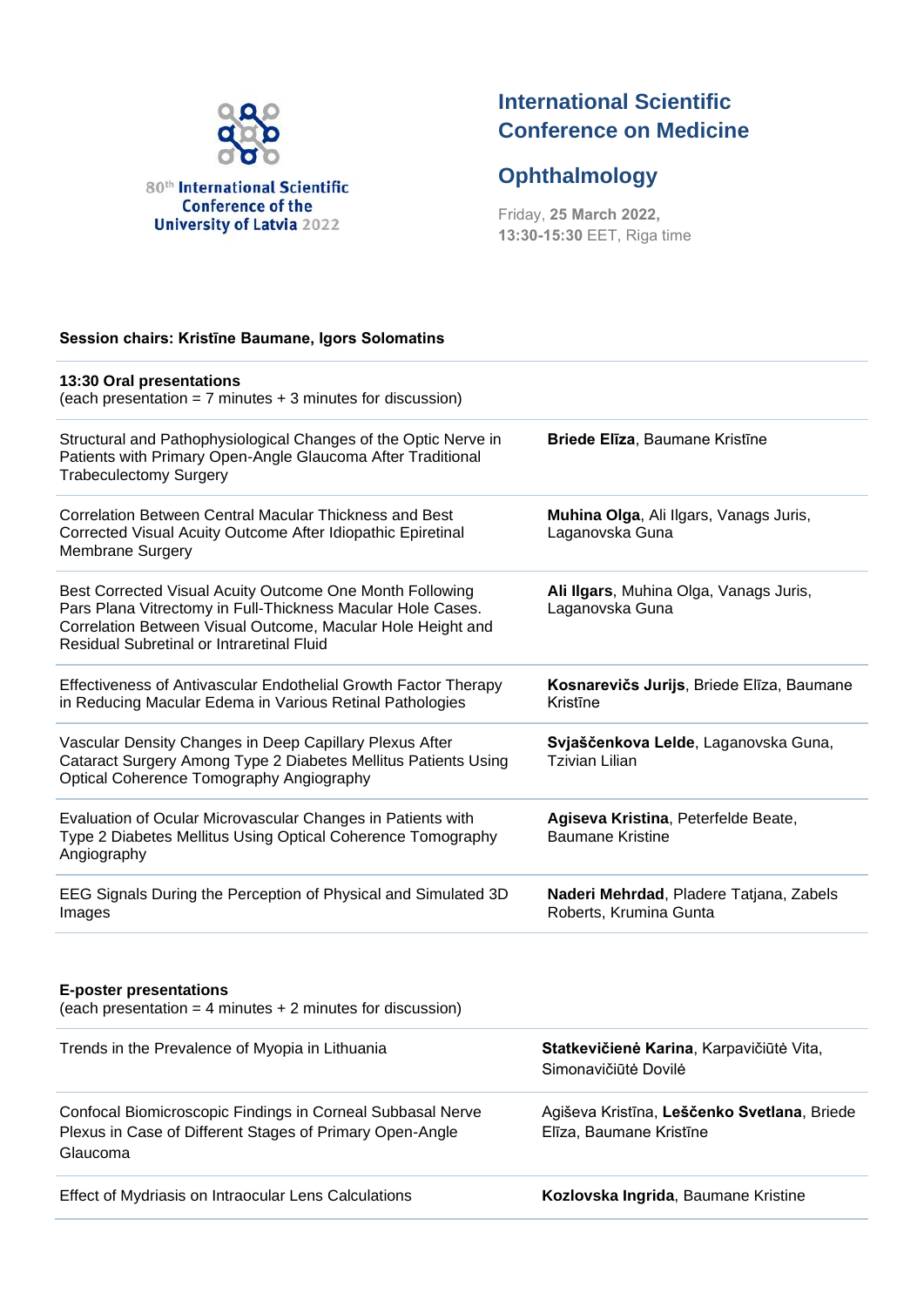| Ocular Trauma Score Predicted Visual Outcome and<br>Comparison to Final Visual Outcome | Nīmane Dārta, Grava Laura, Baumane<br>Kristīne                                             |
|----------------------------------------------------------------------------------------|--------------------------------------------------------------------------------------------|
| Is Vision Screening Important for School-Age Children?                                 | Slabcova Jelena, Švede Aiga, Kassaliete<br>Evita, Krūmiņa Gunta                            |
| Corneal Biomechanical Parameters for Keratoconus Patients                              | Jansone-Langina Zane, Mikelsone Rita,<br>Gertnere Jana, Trukša Renārs, Solomatins<br>Igors |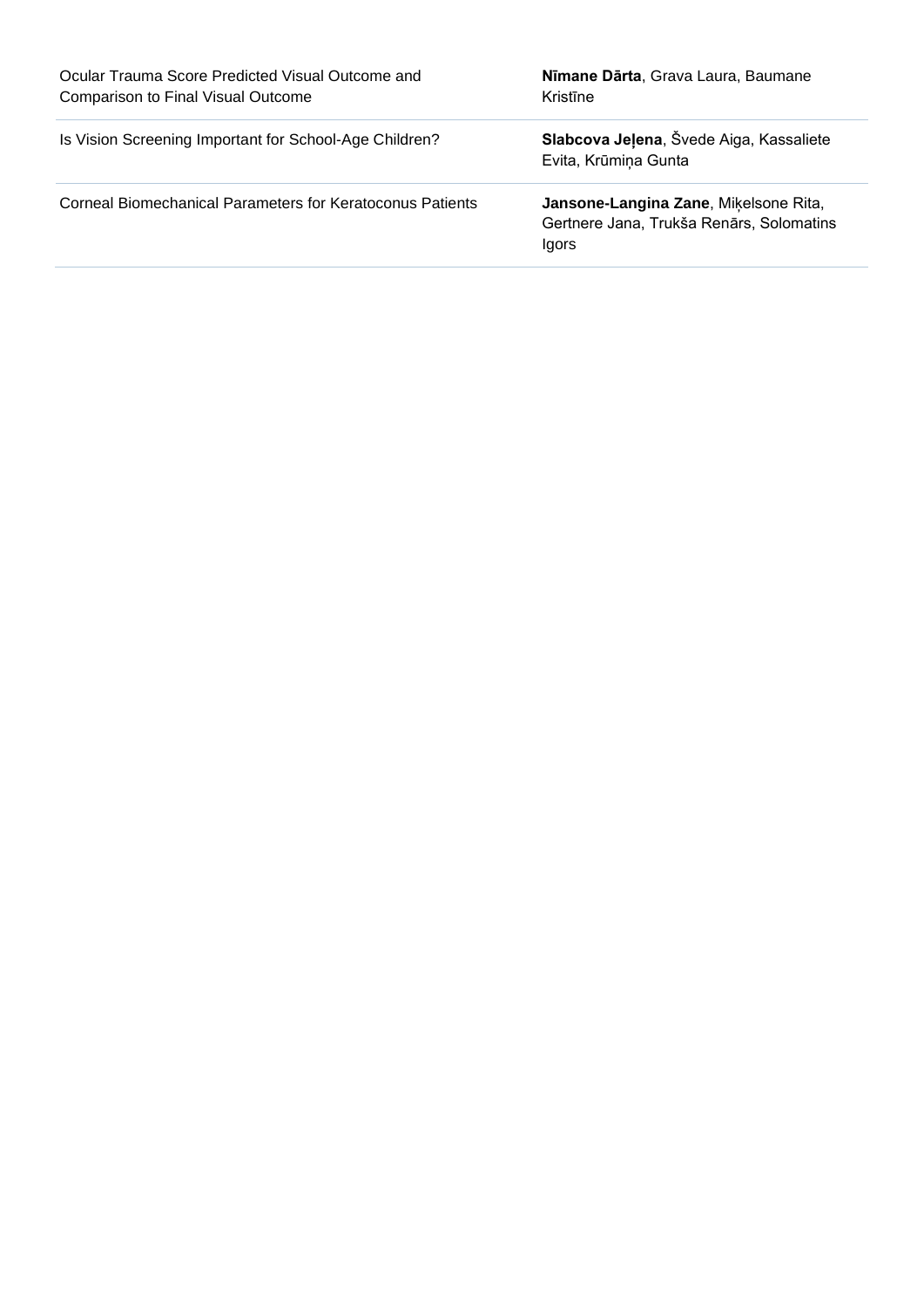

### **Public Health and Epidemiology**

Friday, **25 March 2022, 13:30-15:00** EET, Riga time

#### **13:30 Oral presentations** (each presentation  $= 7$  minutes  $+ 3$  minutes for discussion) Application of Informed Consent Waiver for the Involvement of Persons With Limited Capacity in Clinical Research **Olsena Solvita**, Loseviča Marina Legal Nature of Agreements in Health Care **Kadile Laura** Adaptive Learning Scale: A Comparison Between Latvian and Foreign Students of the Faculty of Medicine, University of Latvia **Maļceva Danija**, Brikovska Baiba, Rozmane Zanda, Knipše Gundega, Krūmiņa Džanna, Tzivian Lilian Liver Cancer Incidence in Kazakhstan: Component Analysis **Baibusunova Aida**, Orazbaev Didar, Kozhakhmetov Saken, Igissinov Nurbek Smoking in Population with Lower Education and Manual Workers – One of the Main Challenges for Public Health in Latvia **Apinis Peteris**, Bajare Iveta, Dzerve Vilnis, Jegere Sanda, Erglis Andrejs Association Between High Blood Pressure, Low-Density Lipoprotein Cholesterol Level and Compliance with Prescribed Treatment **Maurina Inese**, Tzivian Lilian, Dzerve-Taluts Vilnis, Bajare Iveta, Jegere Sanda, Erglis Andrejs Evaluation of the Patients' Habits, Adherence to Vitamin D Substitution and Frequency of Biochemical Testing in General Practice **Voiskoviča Anna**, Ilze Skuja Patient Awareness of Influenza Vaccination in GP Practices During COVID-19 Pandemic Year 2021/2022 **Černobajeva Ludmila**, Ūdre Marta, Mitule Baiba Pregnancy-Related Sickness Absence and the Cost of Lost Productivity in Poland **Genowska Agnieszka**, Strukcinskaite Vaiva, Strukcinskiene Birute

#### **Session chairs: Signe Mežinska, Juris Bārzdiņš**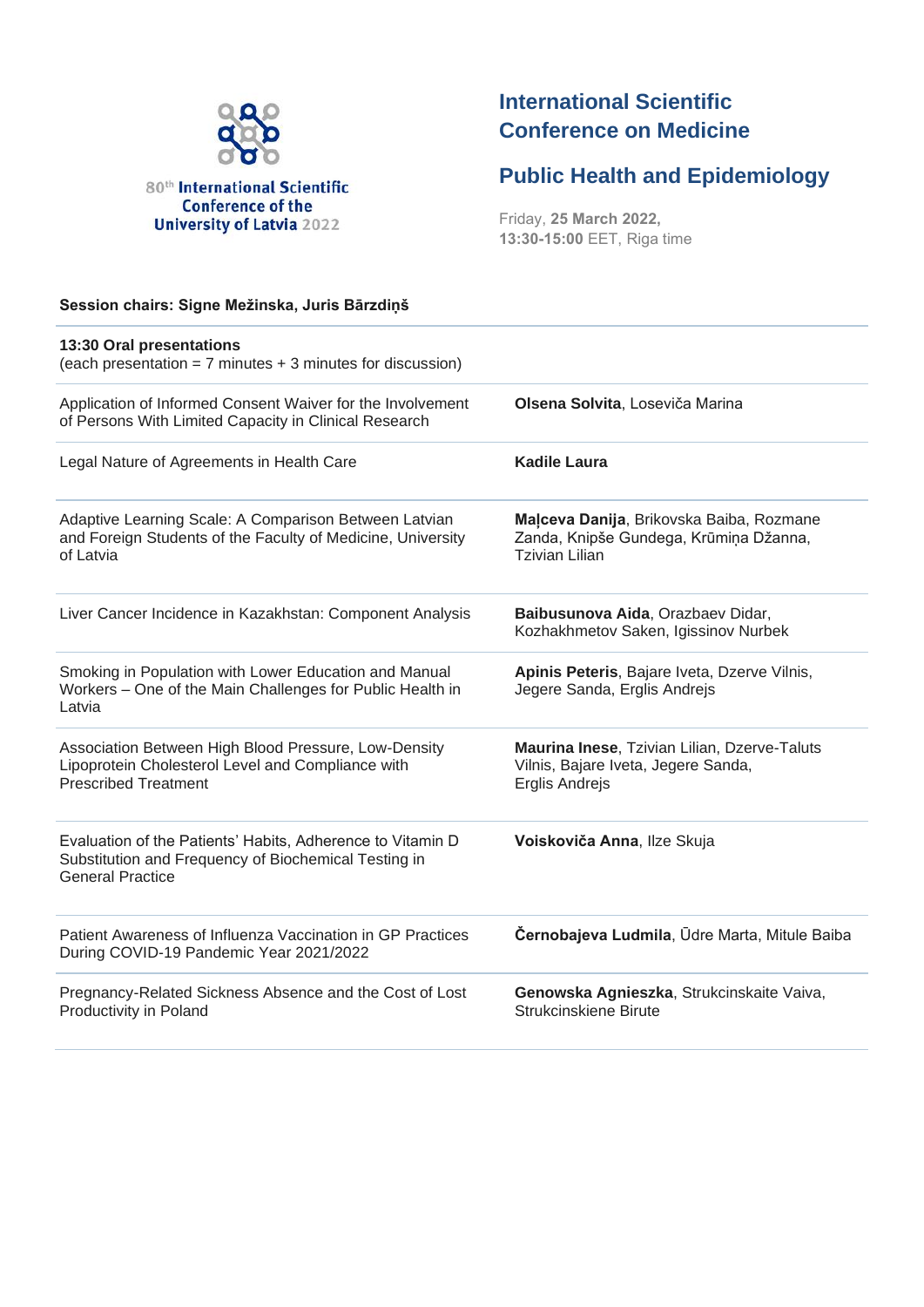

## **Public Health and Epidemiology POSTER PRESENTATIONS**

Friday, **25 March 2022, 15:30-16:30** EET, Riga time

#### **Session chairs: Juris Bārzdiņš, Ingrīda Kužniece**

| 15:30 E-poster presentations<br>(each presentation = $4$ minutes + $2$ minutes for discussion)                                      |                                                                                                                                             |
|-------------------------------------------------------------------------------------------------------------------------------------|---------------------------------------------------------------------------------------------------------------------------------------------|
| Changes in the Prevalence of Inflammatory Bowel<br>Disease in Lithuania During 2001-2020                                            | Karpavičiūtė Vita, Statkevičienė Karina, Kiudelis<br>Gediminas                                                                              |
| Analysis of Gastric Cancer Incidence in Uzbekistan                                                                                  | Djanklich Sayde, Tillyashaykhov Mirzagaleb, Ibragimov<br>Shavkat, Imamov Olimjon, Berkinov Alisher, Sabirdjanova<br>Zulfiya                 |
| Prevalence of Candidatus Neoehrlichia mikurensis<br>in Ticks Collected from Migratory Birds in Pape                                 | Birnbauma Alise, Freimane Lauma, Čapligina Valentīna,<br>Seleznova Maija, Sadovska Darja, Keišs Oskars, Ranka<br>Renāte                     |
| Trends in Mortality from Colorectal Cancer in<br>Kazakhstan: Age-Specific Features                                                  | Axarin Askhat, Mauyenova Dana, Telmanova<br>Zhansaya1, Kudaibergenova Indira, Igissinov Nurbek                                              |
| Changes in Indicators of Colorectal Cancer in<br>Kazakhstan                                                                         | Telmanova Zhansaya, Axarin Askhat, Kozhakhmetov<br>Saken, Kudaibergenova Indira, Igissinov Nurbek                                           |
| On the Incidence of Chronic Diseases of Tonsils and<br>Adenoids in Kazakhstan                                                       | Imangaliyev Yermek, Telmanova Zhansaya, Igissinov<br><b>Nurbek</b>                                                                          |
| Analysis of Antioxidative System Markers Changes<br>Under the Influence of High Physical Load                                       | Plaviņa Liana, Kolesova Oksana                                                                                                              |
| Motivation Differences Between 1st Year Latvian<br>and Foreign Medical Students in the Faculty of<br>Medicine, University of Latvia | Baltāne Zane, Grunte Laima-Anete, Knipše Gundega,<br>Krūmiņa Džanna, Tzivian Lilian                                                         |
| Epidemiology of Cervical Cancer in Uzbekistan                                                                                       | Djanklich Sayde, Zakhirova Nargiza, Tillyashaykhov<br>Mirzagaleb, Ibragimov Shavkat, Imamov Olim, Berkinov<br>Alisher, Sabirdjanova Zulfiya |
| The Influence of Warm-Up Procedures on<br>Performance in Vertical Jumps and Sport Exercises                                         | Volkenandt John, Proskurins Jevgenijs                                                                                                       |
| Quality of Life Assessment in Aesthetic Dermatology<br><b>Patients</b>                                                              | Bērziņa Anna, Šaripova Sabīne                                                                                                               |
| Coverage of the Article No 18 of the Latvian Law on<br>the Rights of Patients                                                       | <b>Osis Martins</b>                                                                                                                         |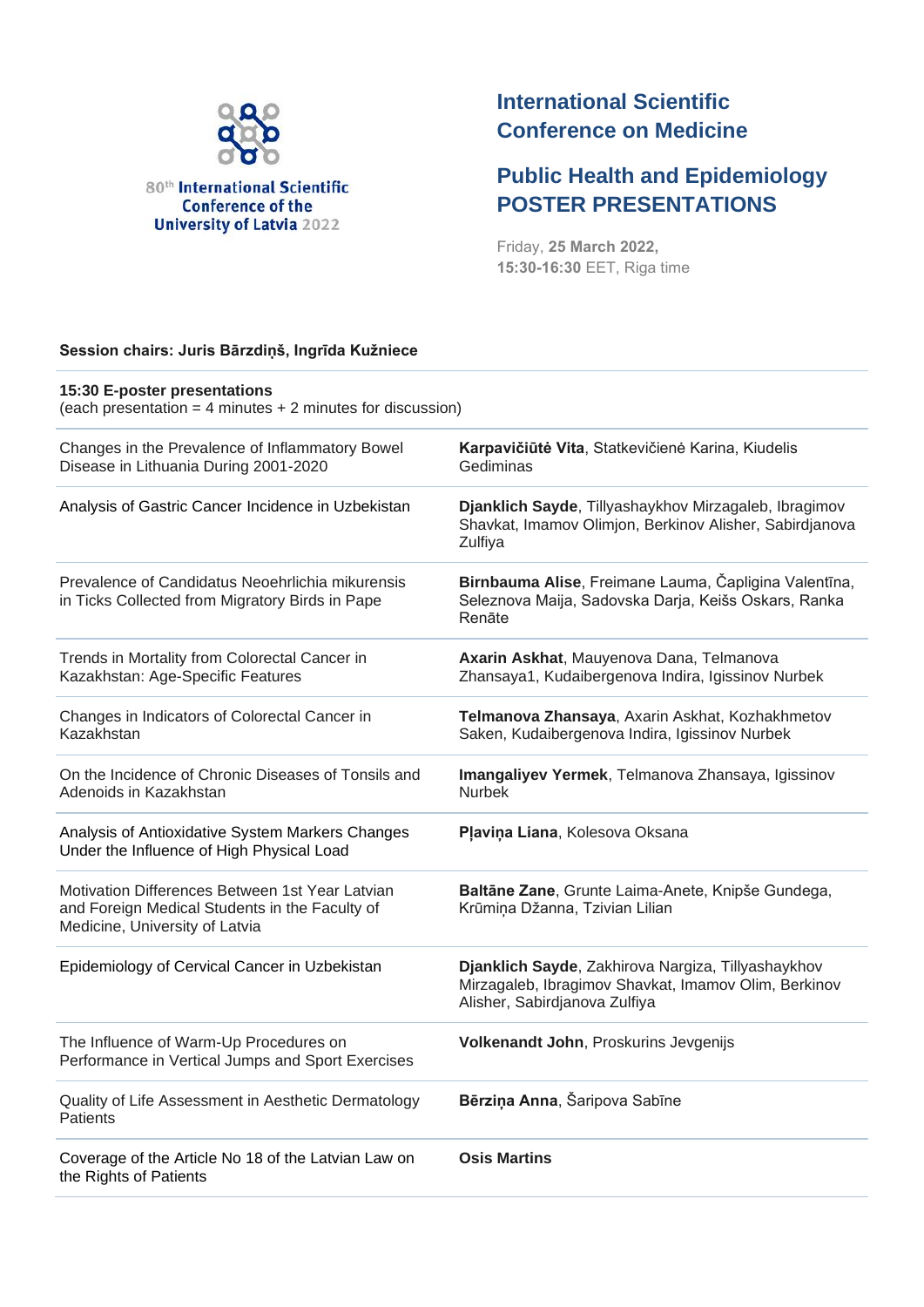

### **Gastroenterology, nutrition, gastrointestinal oncology and microbiota**

Friday, **25 March 2022, 15:45-17:30** EET, Riga time

#### **Session chair: Aldis Puķītis**

| <b>15:45 Oral presentations</b><br>(each presentation = $7$ minutes + $3$ minutes for discussion)                                                                                                   |                                                                                                                                                                            |  |
|-----------------------------------------------------------------------------------------------------------------------------------------------------------------------------------------------------|----------------------------------------------------------------------------------------------------------------------------------------------------------------------------|--|
| The Impact of the Nordic Diet on Fatigue in Mild and<br>Moderate Ulcerative Colitis Patients                                                                                                        | Girgensone Ginta, Birka Ilze, Anspuka Līva,<br>Šantare Daiga                                                                                                               |  |
| Gastrointestinal Symptoms and its Association with<br>Metabolic Compensation, Duration of Diabetes and Faecal<br>Calprotectin in Patients with Type I Diabetes Mellitus,<br><b>Preliminary Data</b> | <b>Būmane Renāte, Ivanova Santa, Senkāne Silva,</b><br>Fedulovs Aleksejs, Zalizko Polina, Sokolovska<br>Jelizaveta                                                         |  |
| Gastrointestinal Symptoms and Faecal Calprotectin Level<br>in Patients with Type 1 Diabetes and Diabetic Kidney<br>Disease                                                                          | <b>Fedulovs Aleksejs, Tzivian Lilian, Puzirevska</b><br>Irēna, Folkmane Inese, Zalizko Polina, Sokolovska<br>Jelizaveta                                                    |  |
| Current Smoking Associated with Precancerous Gastric<br>Lesions "Missed" by Serologic Pepsinogen Testing                                                                                            | <b>Razuka-Ebela Danute, Polaka Inese, Parshutin</b><br>Sergei, Ebela Inguna, Daugule Ilva, Santare Daiga,<br>Sjomina Olga, Herrero Rolando, Park Jin Young,<br>Leja Marcis |  |

#### **16:25 E-poster presentations**  $(each presentation = 4 minutes + 2 minutes for discussion)$

| Correlation Between the Host Gut-Related miRNAs and<br>Gut Microbiome Composition in Patients Undergoing<br><b>Colonoscopy Procedure</b>     | Celmina Paula Rūta, Silamiķele Laila, Zukule<br>Nanija Lība, Vilkoite Ilona, Silamiķelis Ivars, Kloviņš<br>Jānis                                                              |
|----------------------------------------------------------------------------------------------------------------------------------------------|-------------------------------------------------------------------------------------------------------------------------------------------------------------------------------|
| Evaluation of Intestinal Ultrasonography Protocol in<br>Patients with Inflammatory Bowel Diseases; One Centre<br>Experience                  | <b>Suhorukova Jekaterina, Mokricka Viktorija, Pukitis</b><br>Aldis                                                                                                            |
| Initial Results of Electronic Nose for Colorectal Cancer<br><b>Specific Breath Detection</b>                                                 | <b>Mezmale Linda, Polaka Inese, Anarkulova Linda,</b><br>Lescinska Anna Marija, Pcolkins Andrejs, Mizaikoff<br>Boris, Mitrovics Jan, Shani Gidi, Haick Hossam,<br>Leja Marcis |
| Clostridium Difficile and Cytomegalovirus Infections in<br><b>Immunocompromised Patients</b>                                                 | Karpavičiūtė Vita, Kiudelis Gediminas                                                                                                                                         |
| Effectiveness of Neoadjuvant Chemotherapy in Gastric<br>Cancer Patients at Pauls Stradins Clinical University<br>Hospital in 2017-2020 Years | Bloha Milāna, Anarkulova Linda, Hasnere Sigita,<br>Kota Jekaterina                                                                                                            |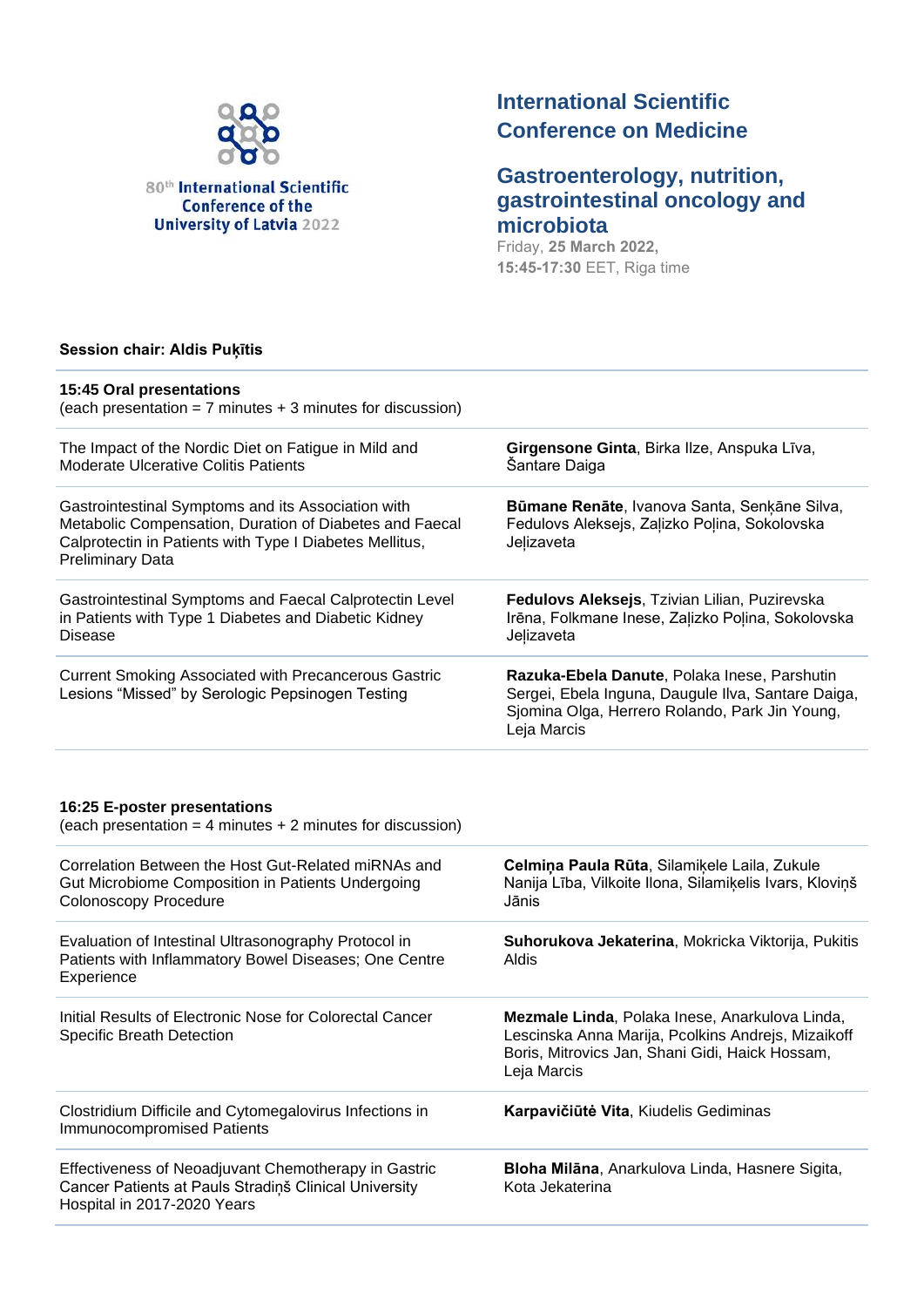| Outcomes of the Colon Cancer Prevention and Early                                                                                                | Minelgaitė Rūta, Čekanauskaitė Paulina,                                                                                                                                |
|--------------------------------------------------------------------------------------------------------------------------------------------------|------------------------------------------------------------------------------------------------------------------------------------------------------------------------|
| Diagnosis Program at the Hospital of Lithuanian University                                                                                       | Minelgienė Rūta, Jonikaitė Laura, Mačiukaitienė                                                                                                                        |
| of Health Sciences Kaunas Clinics Family Medicine Clinic                                                                                         | Jomantė                                                                                                                                                                |
| The Use of Shotgun Metagenomic Sequencing for                                                                                                    | Vangravs Reinis, Čivkulis Kristaps, Ļeonova Elīna,                                                                                                                     |
| Detection of H. Pylori Pre- and Post-Eradication:                                                                                                | Dauss Edgars, Polaka Inese, Siomina Olga, Leja                                                                                                                         |
| <b>Bioinformatics Feasibility Assessment</b>                                                                                                     | Mārcis                                                                                                                                                                 |
| Evaluation of Dietary Habits of Jekabpils Inhabitants:                                                                                           | Jurkevica Ineta, Daugule Ilva, Kojalo Ilona, Polaka                                                                                                                    |
| Adherence to Nordic Diet and Association With                                                                                                    | Inese, Parsutins Sergejs, Leja Marcis, Santare                                                                                                                         |
| Helicobacter Pylori Infection                                                                                                                    | Daiga                                                                                                                                                                  |
| Addition of Saccharomyces Boulardii to Standard Triple<br>Therapy in Eradication of H. pylori: Comparison of Adverse<br>Events and Effectiveness | Sjomina Olga, Suhorukova Jekaterina, Rūdule<br>Aiga, Vangravs Reinis, Paršutins Sergejs, Polaka<br>Inese, Daugule Ilva, Stonāns Ilmārs, Park Jin<br>Young, Leja Mārcis |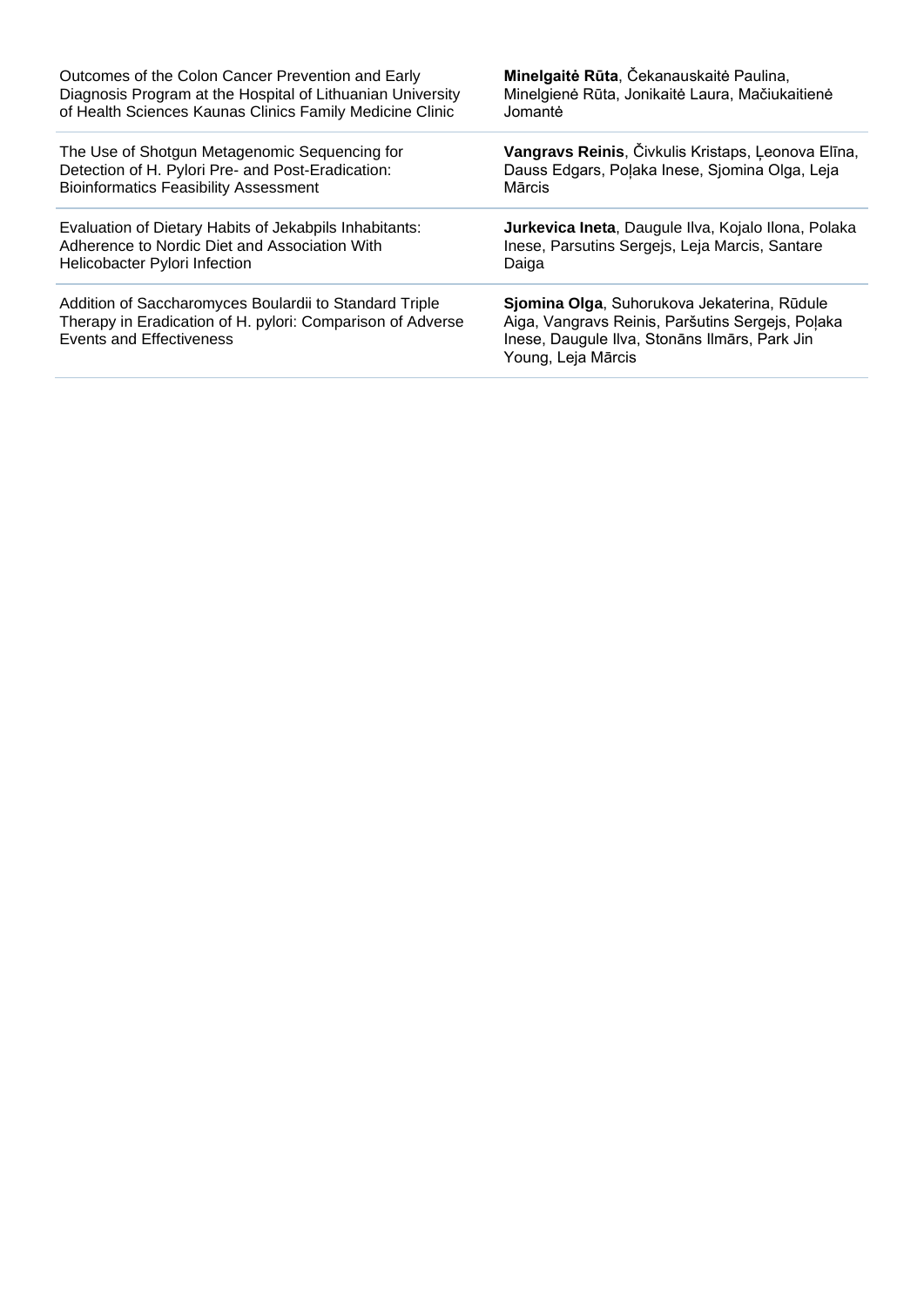

## **Surgery, Traumatology & Orthopaedics**

Friday, **25 March 2022, 16:00-17:30** EET, Riga time

#### **Session chairs: Patrīcija Ivanova, Sergejs Zadorožnijs**

| <b>16:00 Oral presentations</b><br>(each presentation = $7$ minutes + $3$ minutes for discussion)                                                               |                                                                                    |
|-----------------------------------------------------------------------------------------------------------------------------------------------------------------|------------------------------------------------------------------------------------|
| Comparison of Functional and Radiological Results<br>Between Total Shoulder Arthroplasty with Global<br>Icon and Global Unite Implants                          | Vugulis Rihards, Zadorožnijs Sergejs, Vugulis Aigars                               |
| Hip Shape Abnormalities Leading to Osteoarthritis                                                                                                               | Džeriņš Andris, Studers Pēteris                                                    |
| Hip Joint Periprosthetic Infection Treatment with<br>Temporary Cemented Endoprosthesis- 10 Year<br><b>Single Institution Experience</b>                         | Repša Lauris                                                                       |
| Digital Planning Method Efficiency in Total<br>Cementable Hip Arthroplasty                                                                                      | Rozenbergs Krišs, Vecumniece Lauma, Anastasija<br>Miščurina, Kalnbērzs Konstantīns |
| Evaluation of Tumor Extent Based on Upper<br>Endoscopy, Computer Tomography and<br>Pathohistological Results in Patients with Operable<br><b>Gastric Cancer</b> | Flaksmanis Artūrs, Ivanovs Igors, Belusa Anastasija                                |
| <b>E-poster presentations</b>                                                                                                                                   |                                                                                    |

(each presentation = 4 minutes  $+ 2$  minutes for discussion)

| Effectiveness of the Protease Inhibitor Ulinastatin    | Akyshev Olzhas, Rustemova Kulsara, Kozhakhmetov     |
|--------------------------------------------------------|-----------------------------------------------------|
| in Patients with a Tendency to Destructive             | Saken, Chekaev Rinat, Nurtazinova Gaukhar,          |
| <b>Pancreatitis</b>                                    | Zalgassbayev Zomart                                 |
| <b>Treatment of Patients with Multiple Complicated</b> | Chekaev Rinat, Dzharkeev Kairat, Rustemova Kulsara, |
| Fractures of the Ribs in Combined Injury               | Kozhakhmetov Saken, Akyshev Olzhas, Aliev Mazhit    |
| Modern Approach to the Treatment of Abdominal          | Absatirova Venera, Baibusunova Aida, Rustemova      |
| Sepsis                                                 | Kulsara, Kozhakhmetov Saken, Saparbayev Samat       |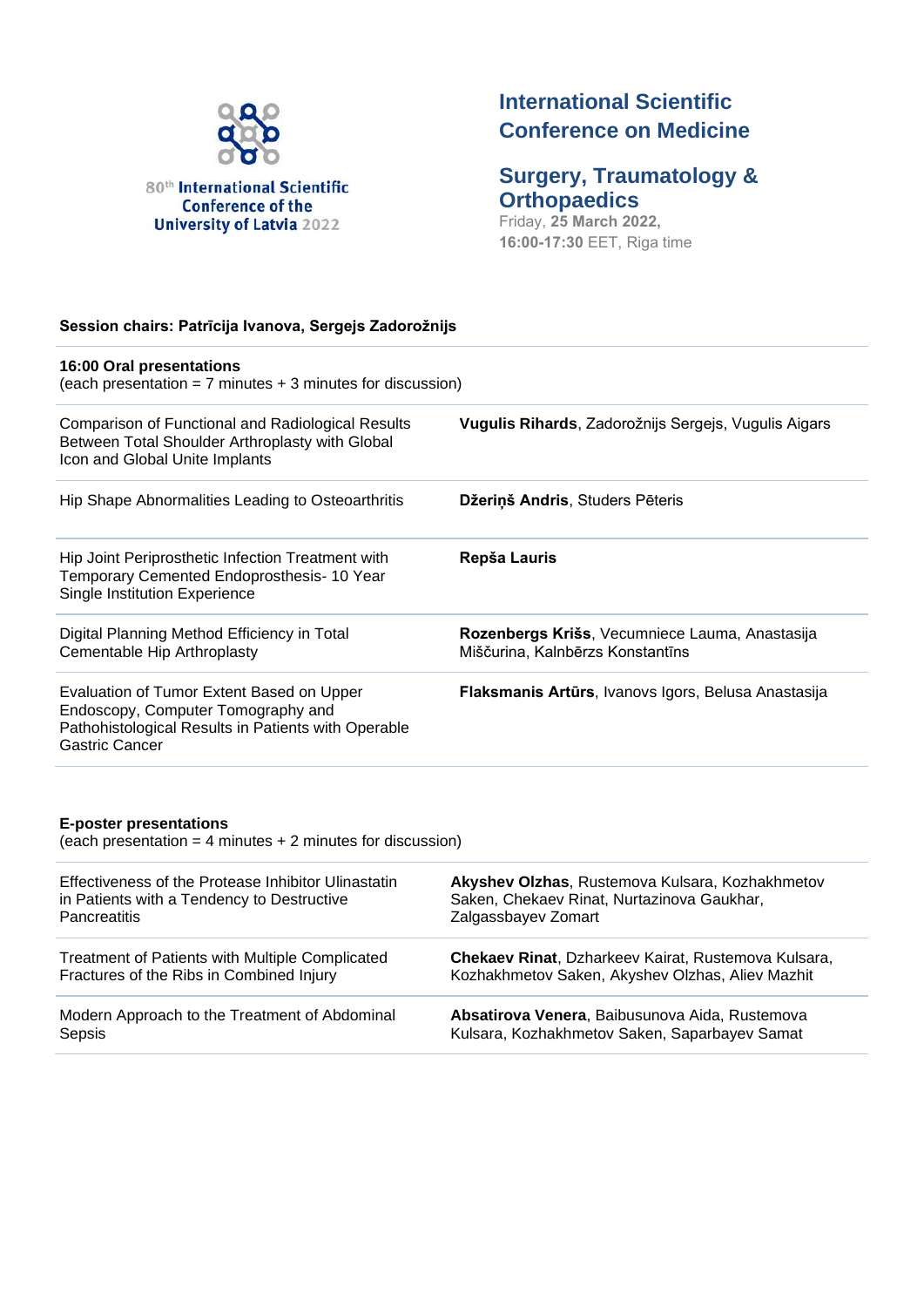

### **Oncology**

Friday, **25 March 2022, 16:00-18:00** EET, Riga time

#### **Session chairs: Alinta Hegmane, Sergejs Isajevs**

#### **16:00 Oral presentations**

(each presentation = 7 minutes + 3 minutes for discussion)

| The Role of Exosomal Proteins CD9, CD63 and DNA<br>Mismatch Repair Proteins in Prostate Adenocarcinoma                                                                     | Folkmanis Kristofs, Junk Elizabete, Merdane Evelina,<br>Eglitis Janis, Folkmane Inese, Folkmanis Valdis,<br>Jakubovskis Maris, Ivanovs Igors, Isajevs Sergejs,<br>Addali Mustapha, Lietuvietis Vilnis |
|----------------------------------------------------------------------------------------------------------------------------------------------------------------------------|-------------------------------------------------------------------------------------------------------------------------------------------------------------------------------------------------------|
| Thyroid Carcinoma (Part I): The Diagnostic Value and<br>Management. One Single-Centre Retrospective Study<br>2019-2021                                                     | Pokšāne Diāna, Fokins Vladimirs, Rasa Ingvars                                                                                                                                                         |
| Impact of the Covid 19 Pandemic on the Proportion of<br><b>Breast Cancer Admitted</b>                                                                                      | Halturina Marija, Hasnere Sigita                                                                                                                                                                      |
| Effects of Urinary Extracellular Vesicles from Prostate<br>Cancer Patients on the Transcriptomes of Cancer-<br>Associated and Normal Fibroblasts                           | Keiša Laura, Sadovska Lilite, Zayakin Pavel, Bajo-<br>Santos Cristina, Auders Jānis, Jansons Juris, Lietuvietis<br>Vilnis, Linē Aija                                                                  |
| Effects of Exercise-Induced Extracellular Vesicles on<br>the Progression of Cancer                                                                                         | Auders Jānis, Sadovska Lilite, Zayakin Pavel, Keiša<br>Laura, Kalnina Zane, Linē Aija                                                                                                                 |
| Therapy Outcome Depending of Clinical Features of<br>Multiple Myeloma Patients in Pauls Stradinš Clinical<br>University Hospital From 2019 to 2020                         | Keiša Laura, Bernāte Kristīne, Auders Jānis                                                                                                                                                           |
| FGD-PET/CT Use for Lymphoma Patients in Pauls<br>Stradinš Clinical University Hospital Cancer Clinic in<br>2018-2021                                                       | Miščurina Anastasija, Vecumniece Lauma,<br>Rozenbergs Krišs, Purviņa Velta, Ūdre Sintija, Pavlova<br>Jelizaveta, Hasnere Sigita                                                                       |
| The Distribution Pattern of Barcelona Clinic Liver<br>Cancer Classification Stages in Hepatocellular<br>Carcinoma Patients Treated with Transarterial<br>Chemoembolization | <b>Šmidberga Beatrise, Kratovska Aina, Zdanovskis</b><br>Nauris, Zaiceva Veronika, Mundeciems Andrejs,<br>Ivanova Patrīcija, Ponomarjova Sanita                                                       |
| Breast Cancer in Women at the Oncology Centre of<br>Latvia in 2020                                                                                                         | Tiltina Lelde, Engele Ilze                                                                                                                                                                            |
| Comparative Study of NRAS and BRAF Mutation<br>Status With Clinical and Histopathological<br>Characteristics of Melanoma                                                   | Zablocka Tatjana, Kreismane Madara, Pjanova Dace,<br>Isajevs Sergejs                                                                                                                                  |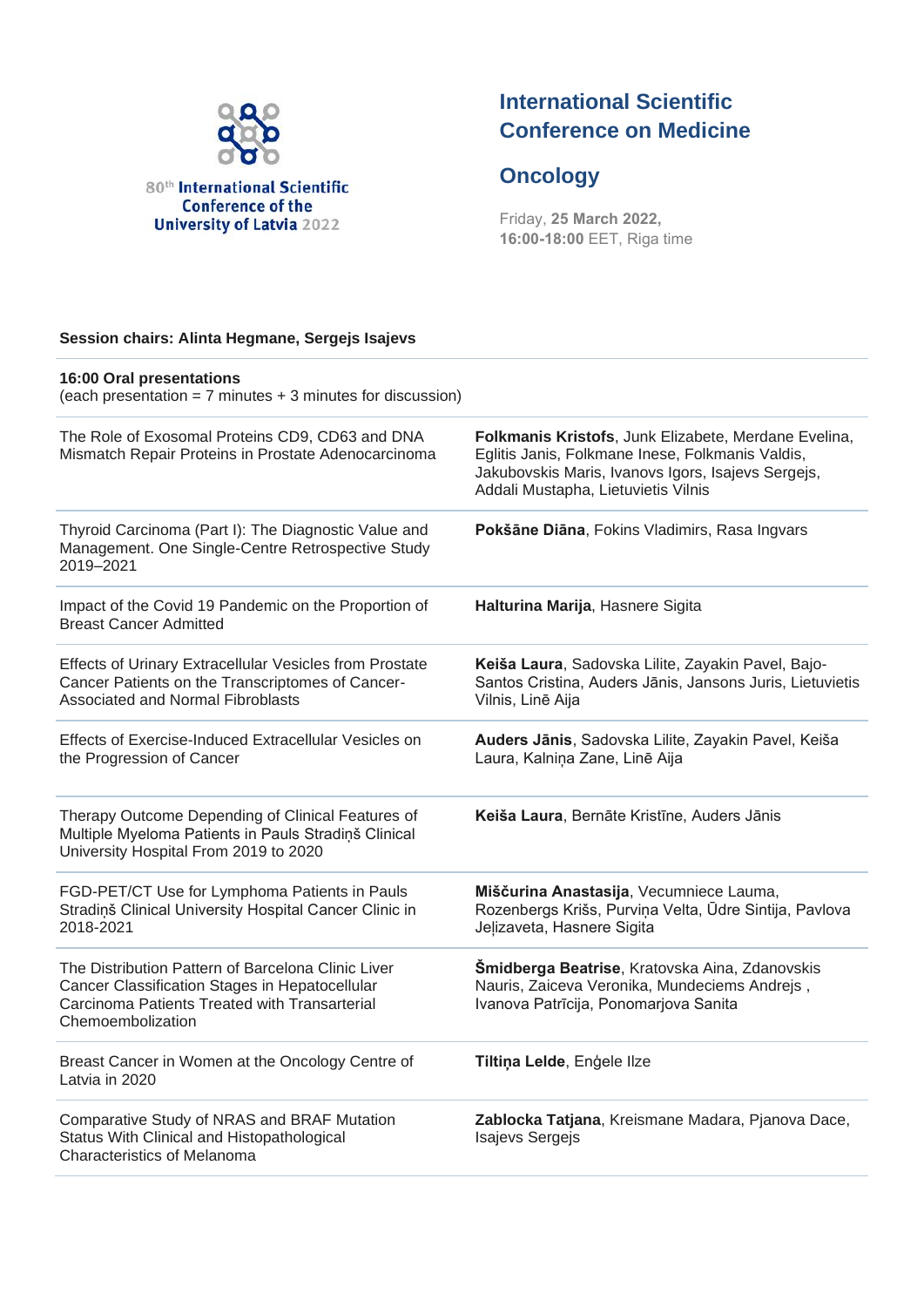

### **Neurology and Oncology E-POSTER PRESENTATIONS**

Saturday, **26 March 2022, 10:00-11:00** EET, Riga time

#### **Session chairs: Normunds Sūna, Viktors Kozirovskis**

| 10:00 E-poster presentations<br>(each presentation = $4$ minutes + $2$ minutes for discussion)                                              |                                                                                                                          |
|---------------------------------------------------------------------------------------------------------------------------------------------|--------------------------------------------------------------------------------------------------------------------------|
| Ketogenic Diet for Epilepsy Treatment - what Predicts<br>Higher Ketosis and Better Seizure Control                                          | Apela Dana, Grīnvalde Santa, Strautmanis Jurģis                                                                          |
| Encephalopathy in COVID-19 Patients Clinical Nature and<br>Association with Biochemical Markers, Disease Severity<br>and Outcome            | Khachiashvili Gvantsa, Koniashvili Otar, Daraselia<br>Dimitri, Muzashvili Giorgi, Gabunia Luiza,<br>Ghambashidze Ketevan |
| Characteristic EEG Patterns of Anoxic Brain Injury After<br>Cardiac Arrest and Prognostic Significance of EEG<br>Reactivity                 | Koniashvili Otar, Rukhadze la, Muzashvili Giorgi,<br>Khachiashvili Gvantsa, Gabunia Luiza                                |
| Efficacy of Erenumab in Patients with Episodic and Chronic<br>Migraine                                                                      | Karpavičiūtė Vita, Statkevičienė Karina, Žemgulytė<br>Gintarė                                                            |
| The Value of Contrast-Enhanced Mammography on<br>Evaluation of Breast Invasive Carcinoma Size Compared<br>with Histopathological Assessment | Sulca Liga, Engele Ilze, Zablocka Tatjana, Isajevs<br>Sergejs                                                            |
| Microcell Functional Activity Differences Based on the TEM                                                                                  | Simsone Zane, Freivalds Talivaldis, Harju Līga,<br>Groma Valērija, Buiķis Indulis                                        |
| The Most Common Localizations of Pancreatic Cancer<br>Metastases in Patients of Pauls Stradinš Oncology Clinic<br>During 2018-2020          | Kota Jekaterina, Bloha Milāna, Hasnere Sigita                                                                            |
| Characteristics of Patients with Brain Tumour During<br>2018-2020 in Pauls Stradinš Clinical University Hospital                            | Vāla Luīze, Mihaļkova Anna, Hasnere Sigita                                                                               |
| Treatment Outcomes of Liver Stereotactic Body Radiation<br>Therapy for Colorectal Cancer Liver Metastases                                   | Trofimovica-Krasnorucka Anastasija, Maksimova<br>Santa, Frolova Julija                                                   |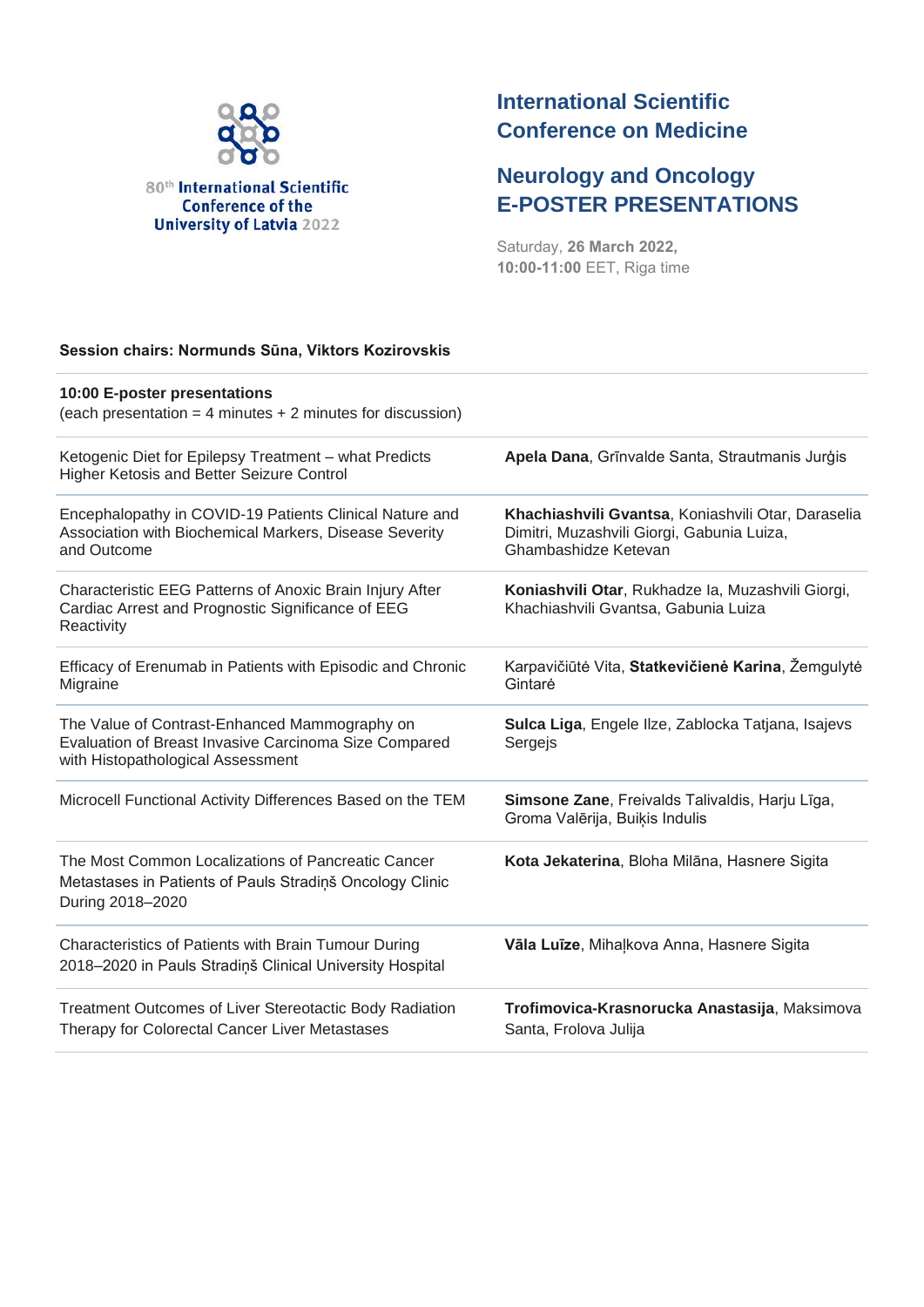

## **Basic Medical Science E-POSTER PRESENTATIONS**

Saturday, **26 March 2022, 12:00-13:30** EET, Riga time

#### **Session chairs: Agate Galuza, Elīna Ļeonova**

| 12:00 E-poster presentations<br>(each presentation = $4$ minutes + $2$ minutes for discussion)                                                            |                                                                                                                        |
|-----------------------------------------------------------------------------------------------------------------------------------------------------------|------------------------------------------------------------------------------------------------------------------------|
| Effects of Catechin on the Electroporation of Pancreatic Cancer<br>Cells                                                                                  | Szlasa Wojciech, Michel Olga                                                                                           |
| Liver Mitochondria Functionality Changes After Acute Mesenteric<br>Ischemia                                                                               | Bahire Ksenija Lūcija, Makrecka-Kūka<br>Marina, Volrāts Olafs, Jansone Baiba                                           |
| Development of Human Dermal Vasculature and Epidermis<br>Morphogenesis                                                                                    | Markovs Jurijs, Knipše Gundega, Galuza<br>Agate, Krūmiņa Džanna, Krūmiņa Beata                                         |
| Genetic Inactivation of Sigma-1 Receptor Induces White<br>Adipocyte Hypertrophy and Changes in Lipid and Energy<br>Metabolism in Mice                     | Miteniece Anna, Stelfa Gundega, Svalbe<br>Baiba, Vavers Edijs, Makrecka-Kuka Marina,<br>Dambrova Maija, Zvejniece Liga |
| Validation of Antibodies for the Complement System in a<br>Schizophrenia Mouse Model Using a Western Blot Method                                          | Rožkalne Rebeka, Jaako Külli, Jansone<br><b>Baiba</b>                                                                  |
| Morphofunctional Characteristics of Hematopoietic Progenitor<br>Cells of Human Bone Marrow in a Humanized in Vivo Model                                   | Pakharenko Marharyta, Bilko Denis,<br>Lahodniuk Ihor                                                                   |
| Histological Evaluation of Jejunal Wall Changes In Vivo Model<br>After Ligation of Mesenteric Artery and Vein                                             | Volrats Olafs, Jansone Baiba, Bancevica<br>Lilija, Melderis Ivars, Makrecka-Kuka<br>Marina, Poppela Elga               |
| Effect of Selenium Supplementation on Selenium Concentrations<br>and Lipid Peroxidation in Mice Liver and Blood                                           | Ruzgaitė Aušrinė, Sadauskienė Ilona, Liekis<br>Arūnas, Baranauskienė Dalė, Šimakauskienė<br>Vaida, Naginienė Rima      |
| Role of Copper and Iron Storage Diseases Associated Genetic<br>Variants in Coxarthrosis Development and Their Influence on the<br><b>Disease Features</b> | Budreviča Olga, Džeriņš Andris, Isakovs<br>Aleksejs, Studers Pēteris, Gailīte Linda                                    |
| RNA Composition of Exosomes from Urine of Bladder Cancer<br>Patients                                                                                      | Fortūna Ksenija                                                                                                        |
| Assessment of Mesenchymal Progenitor Cells of Mice Bone<br>Marrow Under Ionizing Radiation Influence in Cell Culture in Vitro                             | Russu Iryna, Bilko Nadiia                                                                                              |
| The Influence of Long-Term Supplementation with Aluminum or<br>Selenium Ions on Antioxidant Enzymes Activities in Mouse<br>Organs                         | Sadauskiene Ilona, Liekis Arunas,<br>Staneviciene Inga, Naginiene Rima                                                 |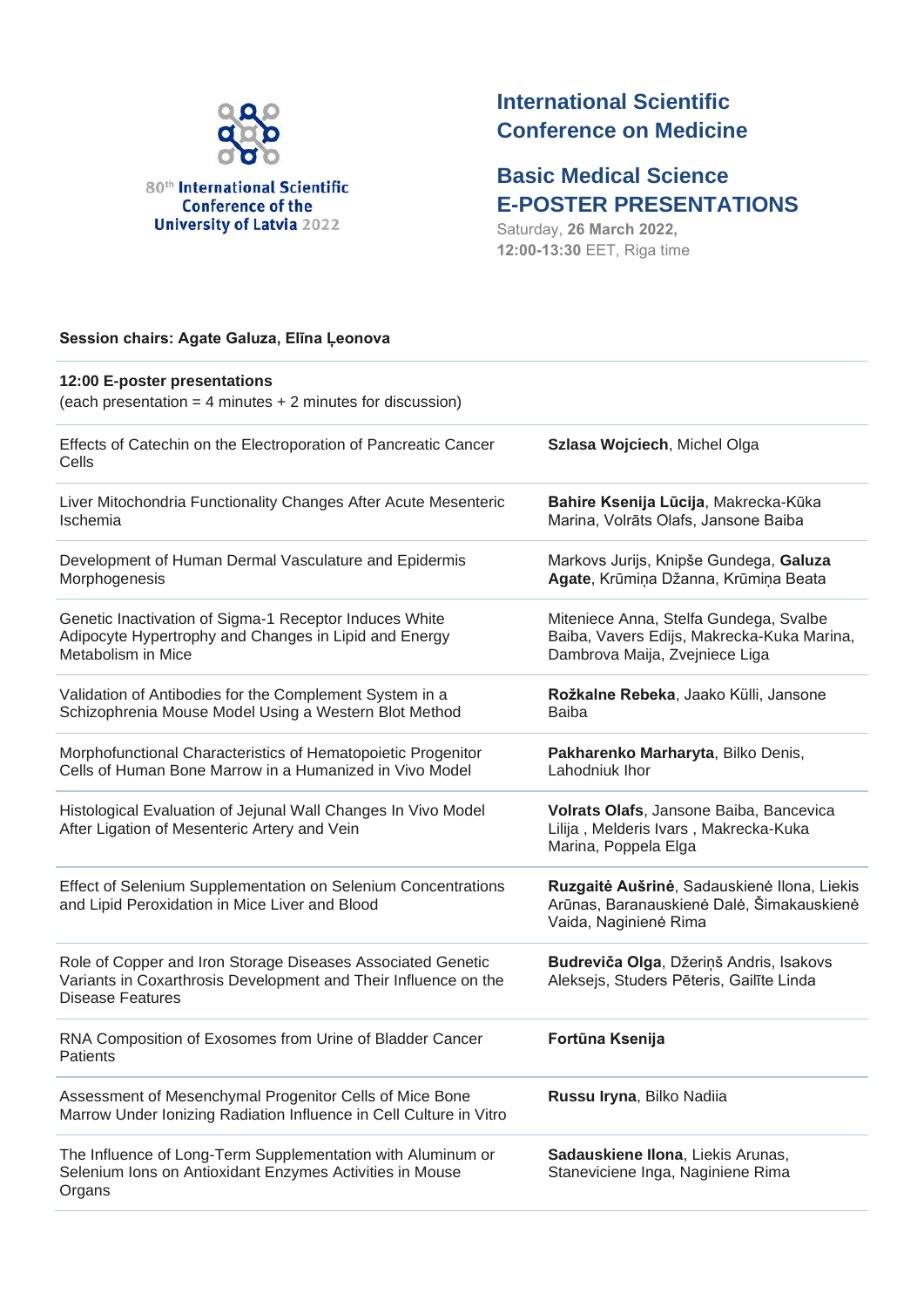Selenium Influences Homeostasis of Trace Elements in Mice Brain and Blood

Effect of Bio-Elements on the Maintenance of Sodium and Potassium Ion Homeostasis in a Model of Isolated Porcine Kidneys Stored in Modified Preserving Solution for Organ **Transplantation** 

**Stanevičienė Inga**, Sadauskienė Ilona, Liekis Arūnas, Baranauskienė Dalė, Šimakauskienė Vaida, Naginienė Rima

**Ostróżka-Cieślik Aneta**, Dolińska Barbara, Ryszka Florian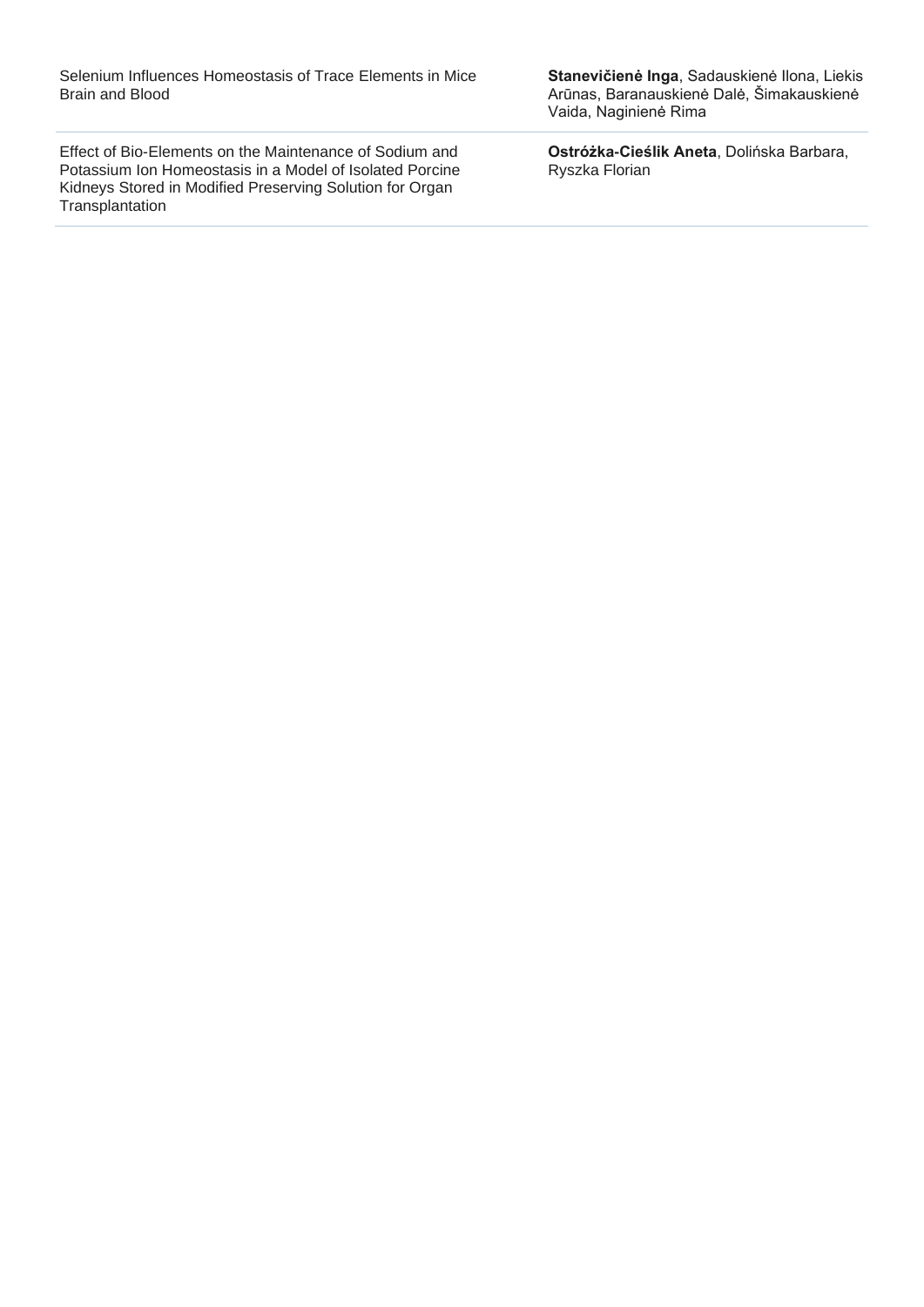

### **Pharmacy E-POSTER PRESENTATIONS**

Saturday, **26 March 2022, 12:00-13:30** EET, Riga time

#### **Session chairs: Jana Namniece, Vladimirs Piļipenko**

| 12:00 E-poster presentations<br>(each presentation = $4$ minutes + $2$ minutes for discussion)                                                            |                                                                                                                                 |
|-----------------------------------------------------------------------------------------------------------------------------------------------------------|---------------------------------------------------------------------------------------------------------------------------------|
| A Focus on a Beam Walking Test to Study Motor Impairments<br>in a Mouse Model of Stroke                                                                   | Brinuma Undine, Dzirkale Zane, Jelisejevs<br>Ilja, Upite Jolanta, Jansone Baiba                                                 |
| Assessment of Motor Function in Ischemic Stroke Mice Model<br>Using Rotarod and Kondziela's Inverted Screen Tests                                         | Islamgarajeva Evita, Jelisejevs Ilja, Upīte<br>Jolanta, Rožkalne Rebeka, Pilipenko Vladimirs,<br>Jansone Baiba                  |
| Polyphenols as Protease Inhibitors: Focus on Angiotensin<br>Converting Enzymes 1 and 2, Plasma Kallikrein and Neutrophil<br>Elastase Activity in Vitro    | Namniece Jana, Rembergs Reinis, Jēkabsons<br>Kaspars, Birzniece Zane, Kaļķe Kitija,<br>Vavutkina Kristīne Laura, Muceniece Ruta |
| An Analysis of Antibiotic Use in the Paediatric Hospital in Latvia                                                                                        | <b>Sviestina Inese</b>                                                                                                          |
| Anti-Inflammatory, Free Radical Scavenging, and Reducing<br>Activities of Malus × domestica Borkh. Apples Extracts                                        | Butkevičiūtė Aurita, Petrikaitė Vilma,<br>Liaudanskas Mindaugas, Janulis Valdimaras                                             |
| Bioactive Constituents in Vaccinium vitis-idaea L. leaves<br>Geographical Variation Throughout Lithuania and Associations<br><b>With External Factors</b> | Vilkickyte Gabriele, Raudone Lina                                                                                               |
| Phytogenotypic Flavonols Profiles and Antioxidant Activity<br>Variation in Fruit Samples of the American Cranberry                                        | Urbštaitė Rima, Janulis Valdimaras                                                                                              |
| Evaluation of Properties of Chewable Gel Tablets with Nutmeg<br><b>Essential Oil</b>                                                                      | Matulytė Inga, Bernatonienė Jurga                                                                                               |
| The Influence of Vinylpyrrolidone-Vinyl Acetate Copolymer in<br>Extraction on Isoflavones Aglycones Yield from Trifolium<br>Pratense L. Flowers           | Kazlauskaitė Jurga Andrėja, Jurga<br>Bernatonienė                                                                               |
| Effect of Broccoli (Brassica Oleracea Var. L. Italica) Sprout<br>Extract on the Leak State Respiration Rate of Rat Heart and<br>Liver Mitochondria        | Kuršvietienė Lolita, Svaldenytė Laurita,<br>Bernatonienė Jurga, Kopustinskienė Dalia<br>Marija                                  |
| Identification of Flavanones in Citrus Xparadisi.L Fresh Fruit<br>Parts Using Different Extraction Methods                                                | Stabrauskienė Jolita, Bernatonienė Jurga,<br>Marksa Mindaugas                                                                   |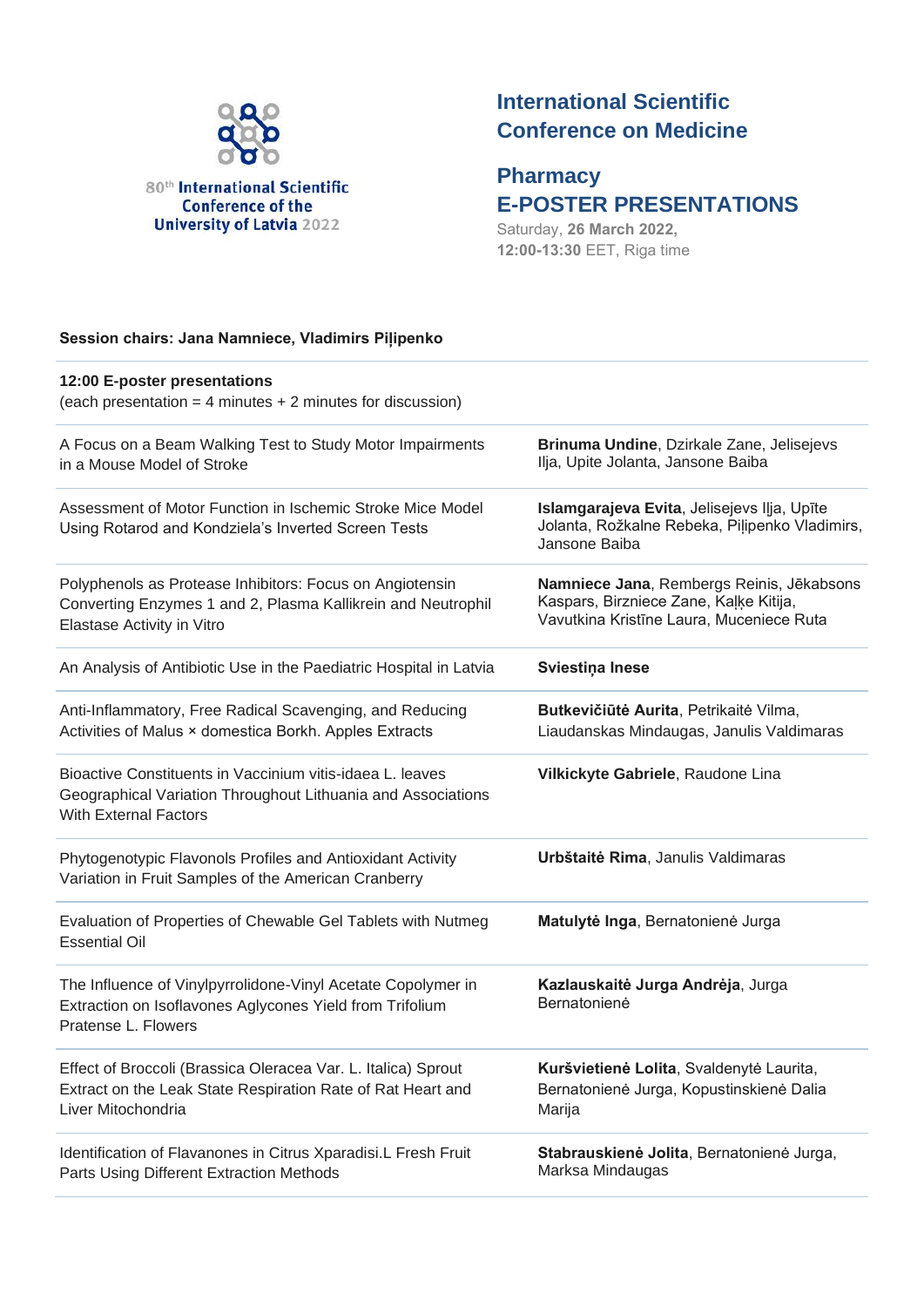The Morphofunctional State of Cerebral Hemispheres Neuropil in Rats with Scopolamine-Induced Dementia of Alzheimer's Type After Mesenchymal Stem Cells Intravenous Injections

**Lukyanova Yevgeniya**, Pavlova Olena, Gubina-Vakulyck Galina